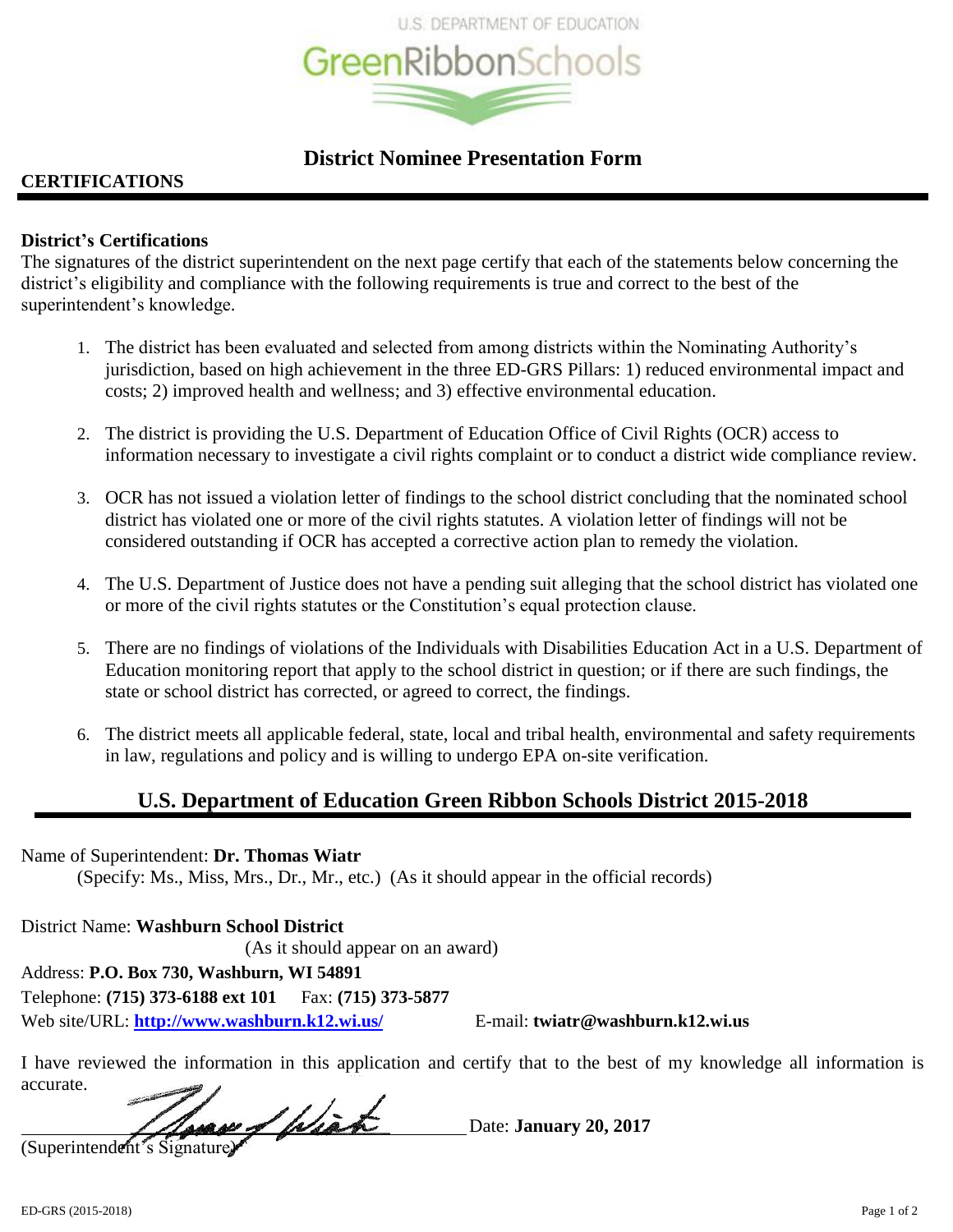

## **Nominating Authority's Certifications**

The signature by the Nominating Authority on this page certifies that each of the statements below concerning the district's eligibility and compliance with the following requirements is true and correct to the best of the Authority's knowledge.

- 1. The district is one of those overseen by the Nominating Authority which is highest achieving in the three ED-GRS Pillars: 1) reduced environmental impact and costs; 2) improved health and wellness; and 3) effective environmental education.
- 2. The district meets all applicable federal civil rights and federal, state, local and tribal health, environmental and safety requirements in law, regulations and policy and is willing to undergo EPA on-site verification.

Name of Nominating Agency: Wisconsin Department of Public Instruction

Name of Nominating Authority: Dr. Tony Evers

(Specify: Ms., Miss, Mrs., Dr., Mr., Other)

I have reviewed the information in this application and certify to the best of my knowledge that the school meets the provisions above.

 Date: **January 23, 2017** (Nominating Authority's Signature)

## **SUMMARY AND DOCUMENTATION OF NOMINEE'S ACHIEVEMENTS**

Provide a coherent summary that describes how your district is representative of your jurisdiction's highest achieving green school efforts. Summarize your strengths and accomplishments, being sure to cover equally all three Pillars. Then, include concrete examples for work in every Pillar and Element. Only districts that document progress in every Pillar and Element can be considered for this award.

## **SUBMISSION**

The nomination package, including the signed certifications and documentation of evaluation in the three Pillars should be converted to a PDF file and emailed to [green.ribbon.schools@ed.gov](mailto:green.ribbon.schools@ed.gov) according to the instructions in the Nominee Submission Procedure.

> OMB Control Number: 1860-0509 Expiration Date: March 31, 2018

## **Public Burden Statement**

ED-GRS (2015-2018) Page 2 of 2 According to the Paperwork Reduction Act of 1995, no persons are required to respond to a collection of information unless such collection displays a valid OMB control number. The valid OMB control number for this information collection is 1860-0509. Public reporting burden for this collection of information is estimated to average 37 hours per response, including time for reviewing instructions, searching existing data sources, gathering and maintaining the data needed, and completing and reviewing the collection of information. The obligation to respond to this collection is required to obtain or retain benefit P.L. 107-110, Sec. 501, Innovative Programs and Parental Choice Provisions. Send comments regarding the burden estimate or any other aspect of this collection of information, including suggestions for reducing this burden, to the U.S. Department of Education, 400 Maryland Ave., SW, Washington, DC 20202-4536 or email ICDocketMgr@ed.gov and reference the OMB Control Number 1860-0509. Note: Please do not return the completed ED-Green Ribbon Schools application to this address.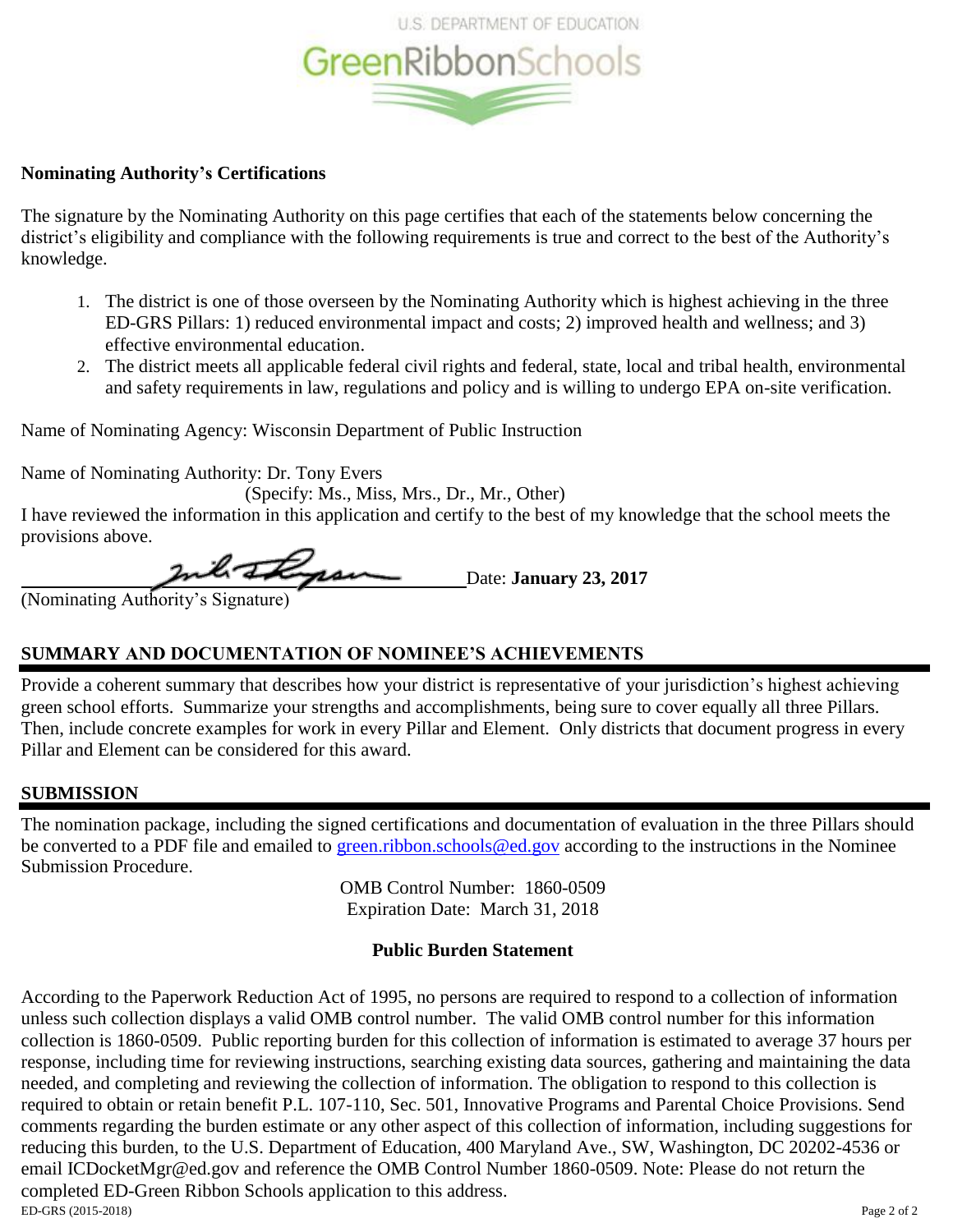

#### **U.S. Department of Education Green Ribbon Schools Summary of Achievements for Washburn School District**

Environmental responsibility, sustainability education, and health and wellness initiatives are part of our community culture around the Chequamegon Bay of Lake Superior. In 2005, the City of Washburn became one of the first ecomunicipalities in the United States, part of a grass-roots initiative growing in this part of northern Wisconsin. Washburn School District (WSD) has embraced this initiative and made sustainability an integral part of the school culture and curriculum, with all schools being recognized as Green and Healthy by 2009. In 2016 we had the honor of being invited to help plant and harvest the White House garden with the First Lady due to our ongoing school garden initiatives.

Our school board has developed strategic goals, including embracing the Green and Healthy culture. One of the exemplary practices at WSD is the creation of a Green and Healthy School Coordinator position to propel major district sustainability initiatives forward. This includes oversight of all district environmental projects, review of district curriculum, integration of our school gardens with the district food service program, and professional development for all staff.

The district serves 587 students, 43% from economically disadvantaged households, in grades 4K-12, with 94 staff in two buildings. In addition, we have an Early Learning Center in the elementary school for children 8 weeks old to school age which serves another 40 children with 8 staff. Located on Lake Superior in Washburn, Wisconsin, our rural public school district has documented significant achievement in all three pillars of U.S. Department of Education Green Ribbon Schools.

## **Pillar I: Reduced Environmental Impact**

In order to reduce our environmental impact and lower costs, the district has implemented a variety of energy-saving initiatives such as upgrading lighting, switching from electric to natural gas hot water heaters, district-wide recycling, and composting of garden waste. A team of students also created and participate in a community outreach recycling program where they collect shiny paper from the school and businesses and bring it to a recycling center. To reduce transportation emissions, classrooms take walking field trips instead of using buses whenever possible. Students in our Ecology Club choose an environmental topic each year and educate their peers with ongoing projects, culminating with an expert guest speaker during an all school assembly on Earth Day.

## **Pillar II: Improved Health & Wellness**

Health and sustainability go hand-in-hand, and this is very apparent in Washburn. The district has partnered with community organizations, including the Alliance for Sustainability, UW Extension for Nutrition Education services and Agriculture agents, and a variety of local farms who provide local produce and milk, apples, and blueberries in the cafeteria. WSD was one of the first school districts in the state to adopt the AmeriCorps Farm to School program which provides an innovative approach to improving childhood nutrition and decreasing obesity by creating healthy eating habits and increasing access to local foods. Through this program our students plant, harvest, and cook from the school garden every year, and have planted fruit trees which will provide apples in the near future.

In the elementary/middle school, students and staff alike enjoy the annual *All School Walk Around the Block* as part of Week of the Young Child and Walk-a-thon which is our main PTO fundraiser. Thirty minutes of daily outdoor recess is provided for elementary and middle school students and "Brain Breaks" get the students moving for an additional 20-30 minutes per day. Our district also has a Portrait of a Graduate, which focuses on creating physically, socially, and emotionally healthy students.

## **Pillar III: Effective Environmental and Sustainability Education**

WSD removed old asphalt and replaced it with a bioswale, pollinator garden, high tunnel greenhouse, outdoor lunch area, compost area, aquaponics lab, and Monarch Oasis. We also have a forested 40-acre Environmental Learning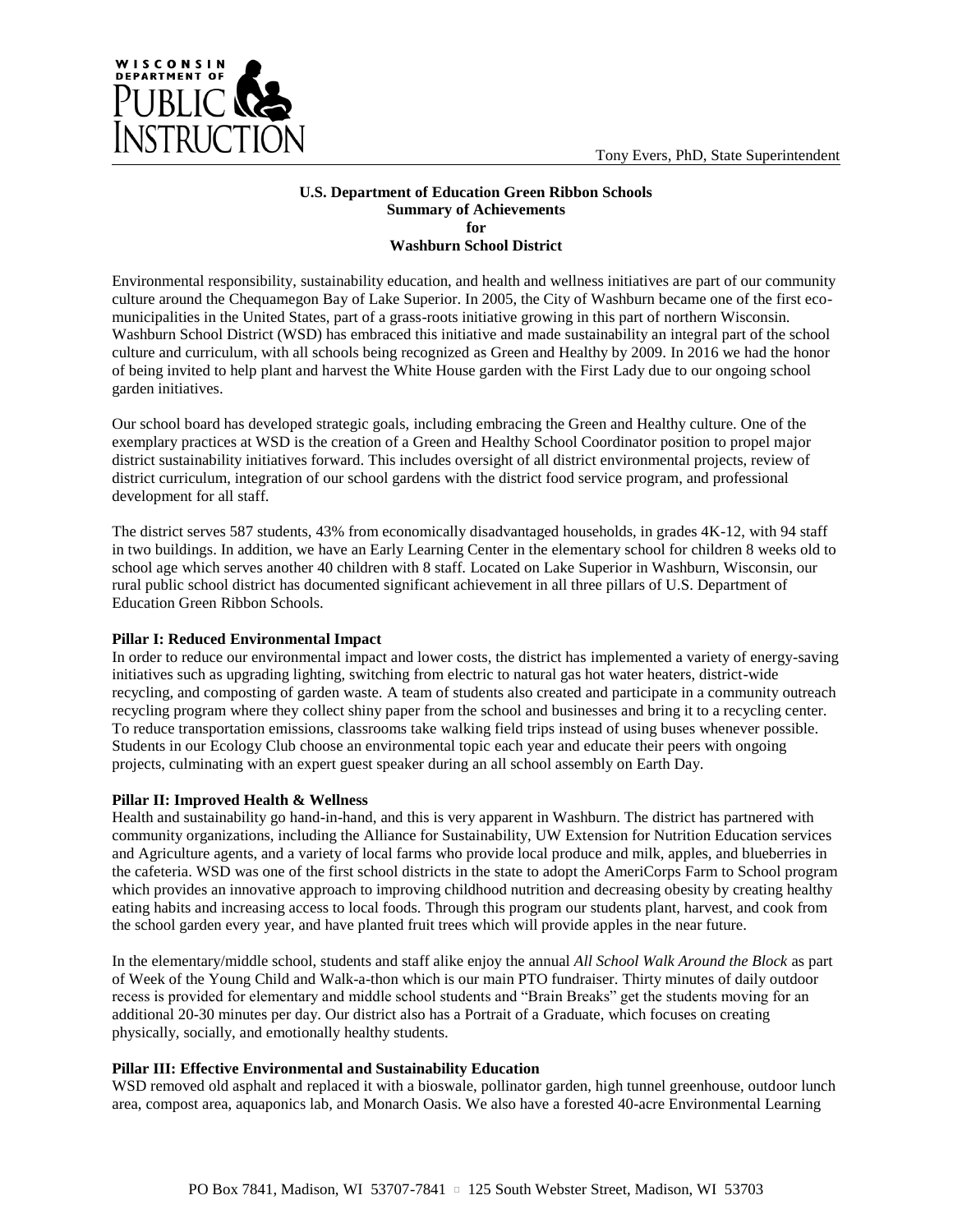Site. We have an amazing school playground that includes a 6,400 square foot vegetable garden and orchard, a steep sledding hill, a forested area for interpretive play, a US Fish and Wildlife habitat restoration site, a pond, and an outdoor classroom that overlooks Lake Superior. These spaces are within walking distance for students of all ages.

WSD aims to cultivate environmental stewardship, foster human health, and develop ecological sustainability, through place-based education for the students of WSD and community. In all grades our Green and Healthy standards are imbedded into our core curriculum and listed on our 4K-5 standards-based report cards. The school gardens provide hands-on opportunities for teachers to enhance their curriculum outdoors; especially in environmental and cultural topics, while also building relationships with students. Examples include our Agripreneur Program, aquaponics lab, monarch butterfly study, and the addition of several sustainability-based classes. We are also using innovative invasive species removal techniques in our US Fish and Wildlife Habitat prairie restoration project including using goats to eat invasive vegetation.

## **About the Summary and Scoring**:

The complete state application is too long to include in this nomination submission, so the applicant's information has been summarized in the following pages, aligned with the pillars and elements. Each application was ranked by teams of external reviewers and internal reviewers, each with different areas of expertise, using a common ranking tool. In addition, the slate of nominees was forwarded to related state and federal agencies to ensure there were no compliance or regulatory issues.

The summary of the nominee's achievements as reported in their application is presented in each pillar and element below. The focus area is in reference to Wisconsin's application structure.

## **Pillar I: Reduced Environmental Impact**

Element 1A: reduced or eliminated green house gas (GHG) emissions

*Focus Area: Energy*

WSD began working with an Environmental, Health, and Safety Consultant from CESA 10 in 2005 and received EPA ENERGY STAR for K-12 School Districts certification in 2006. Facilities personnel completed advanced training and certifications to help the facility operate efficiently including Building Operator Certification in 2006 and Practical Energy Management in 2007. The district has completed several energy audits including Focus on Energy: 2015 Energy Benchmarking report; Local Provider: Unesco report; and classroom audits. WSD has a 10 year plan for continued progress in energy use reduction.

WSD implements energy efficiency practices and policies or has installed/upgraded energy-saving equipment, including:

- Computer power management settings
- Thermostat temperature setpoints that setback 10 degrees cooler at night
- Hot water temperature setpoints
- Optimized programming of occupancy sensors
- **Monitors energy usage by tracking monthly energy consumption and costs**
- Follows a schedule for regular maintenance of HVAC equipment
- **Energy efficient lighting: 2016**
- Occupancy sensors: 2016
- Carpeting/flooring: 2015
- **Roofing: 2015-2016**
- **Windows: 2015 Aquaponics Lab Solarium**
- Equipment: new heating system in the Aquaponics lab 2016, new sinks in science labs in 2014, replaced televisions with overhead projectors 2015
- Insulation: replaced all insulation on two roofs in 2014-2016
- Energy efficient Heating, Ventilation and Air Conditioning (HVAC): 2015 and 2016
- Variable Frequency Drive on circulation pumps for hot water heat: 2009
- Eliminated computer labs and moved to providing personal student computers
- **Annually replace worn weather stripping on doors**
- The restrooms, locker rooms, and some hallways in our high school have motion sensors.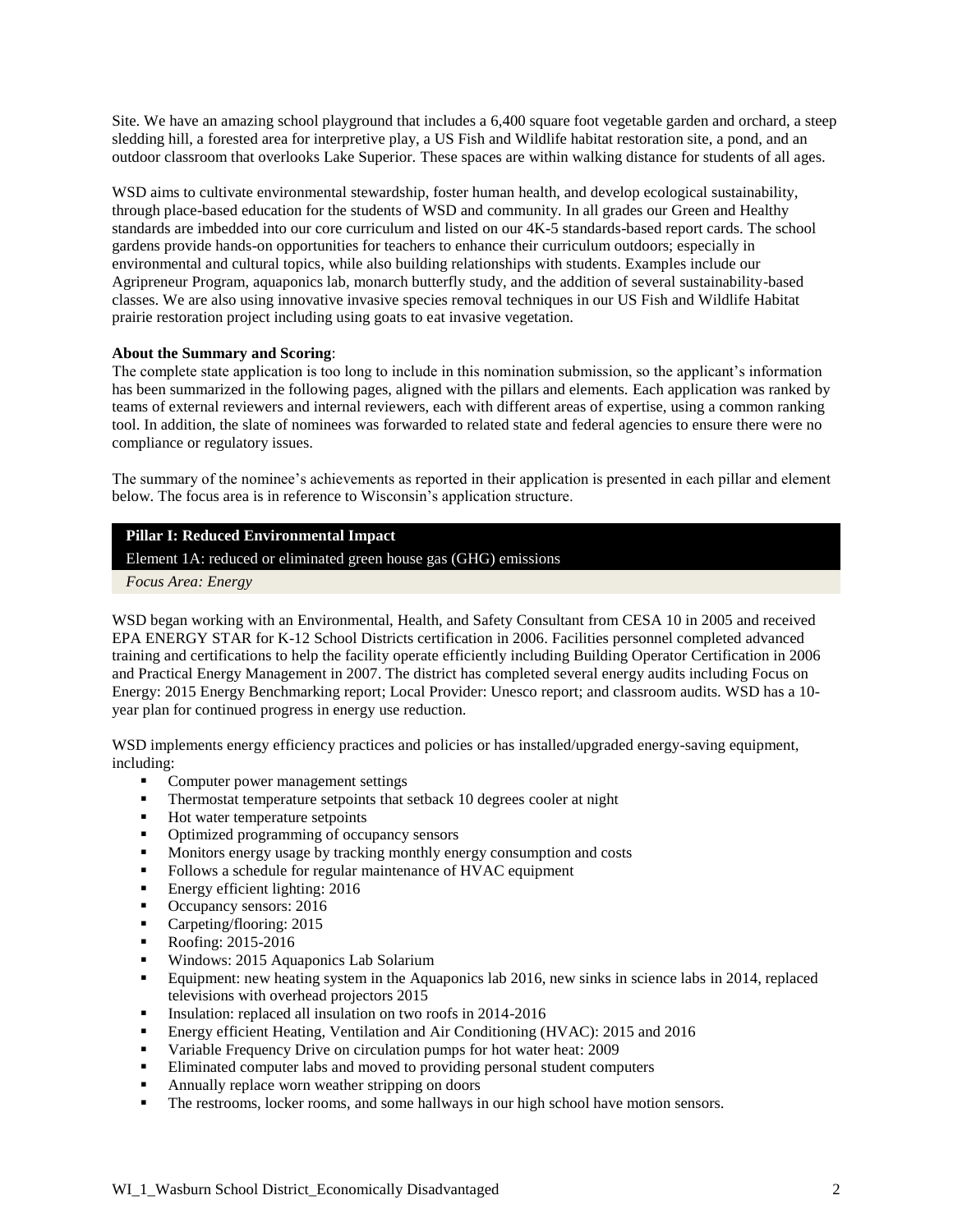- The gym, cafeteria, and most classrooms have natural light.
- At the high school, maple trees were planted along the South and East the building to provide shade on sunny days and to cool the brick building. This will help avoid air conditioning in the future.

Students help identify and/or implement behavioral changes to reduce energy consumption in the following ways: Teachers and their students have initiated a number of energy-saving efforts. They work to monitor room lights to be sure these are turned off. High School students also sit on the Long Range Planning Committee and help make decisions pertaining to energy and large purchases for the district. The Ecology Club sold high efficiency light bulbs and Christmas lights as a fundraiser. In schoolyear 2016-2017 the Club has an energy reduction challenge to reduce energy by 10% by June, 2017.

Staff help identify and/or implement behavioral changes to reduce energy consumption in the following ways: All staff had a Delivering Energy Efficiency Together in-service led by CESA 10 to learn about how to conserve energy in fall 2016. Teachers encourage students to conserve energy by monitoring their electronic devices. Students and staff helped identify and implement some behavioral changes and/or use of energy saving devices to try and reduce energy consumption. We keep our gymnasium at a comfortable 63 degrees during the day and do not turn on the heat in our buildings until usually late November. The students and staff dress accordingly in these cooler areas.

Energy education is taught in the curriculum in the following ways:

**Technical Education:**

*Energy: Grades 9-12*

1. Identified areas to relamp with low-watt florescent bulbs (cafeterias, halls and some classrooms).

2. Researched the energy use of electric hot water booster heaters and recommended replacement with natural gas heaters in two kitchens.

3. Identified areas to install motion sensors for lights.

4. Gathered data to make recommendations to the district on LED lighting.

5. Toured the local power plant which is 15 miles from our school.

6. Collaborated with the Ecology class to collaborate on planning how to conserve energy related to heat preservation and recycling.

7. Manages a solar photovoltaic panel.

#### **Family and Consumer Sciences:**

*Grades 9-12:* We received a grant to upgrade a major appliance to an Energy Star Appliance. This collaboration has allowed students to learn about home energy savings in the classroom using up-to-date equipment.

#### **Science Department:**

*Ecology: Grades 9-12:* Students are taught about energy conservation, renewable energy, various energy sources, fossil fuels and multiple energy generation options.

*Physics: Grades 9-12: Students learn about nuclear energy, coal, hydro to make electricity, light bulb* efficiency, and fiber optics vs. copper for communications.

*Food, Science, and the Environment: Grades 9-12:* Students are participating in a UW Extension Specialty Crop Block Grant Program called Optimizing Deep Winter Salad Greens Production in High Tunnel Greenhouses. This spinach trial project is measuring the effects of heat and LED light on spinach production over the winter. Students are collecting data, monitoring the plant growth, and learning about the added heat and LED lights to the spinach beds.

*Social Studies: Grades 9-12:* Social Studies courses read articles in Economics and Government classes about new types of renewable energy and the effects it can have on legislation and the economy as well as current events. The Chequamegon Bay Studies class talks about self-sufficient towns in which many small towns have transitioned to using solar energy or energy reduction equipment to save costs.

**Elementary/Middle grades:** Energy reduction is taught as part of Earth Day/environmental awareness celebrations each spring. In addition, middle school students learn about renewable energy (hydro, biomass, wind, geothermal, and solar) and study appliance efficiency and home energy conservation.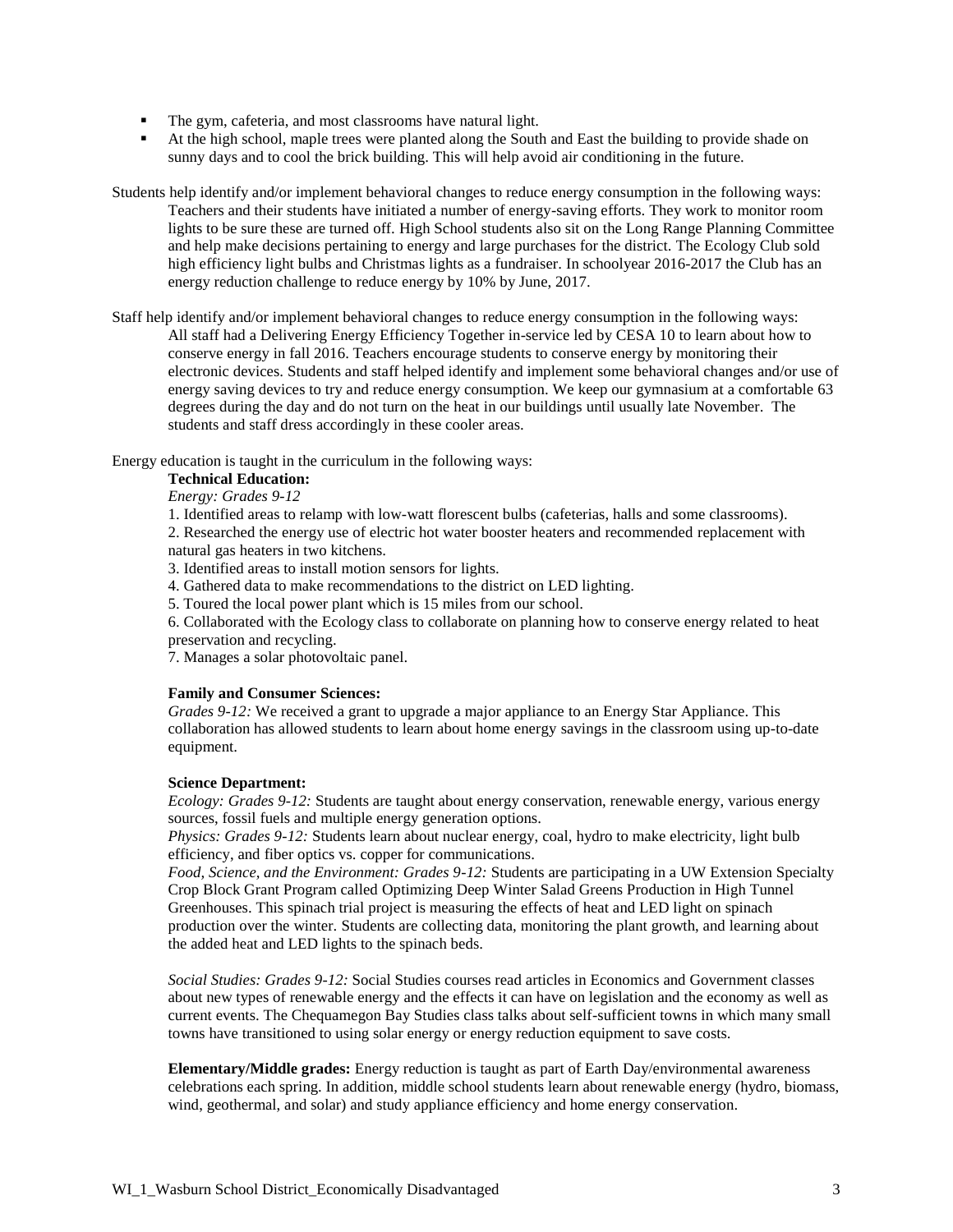### Element 1B: Improved water quality, efficiency, and conservation

#### *Focus Area: Water*

Washburn School District uses municipal water supply from groundwater source. Water is conserved and water quality protected in the following ways:

- Our school meters water use and documents water use to identify substantial changes in water use.
- Our school conducts annual audits of the facility and irrigation systems to ensure they are free of water leaks and to identify opportunities for savings.
- Faucets with properly timed automatic shut-off
- Air conditioning equipment does not utilize water.
- There are low volume aerators in restroom faucets.
- Taps, faucets, and fountains at our school are cleaned at least twice annually to reduce contamination and screens and aerators are cleaned at least annually to remove particulate lead deposits.
- Our school has a program to control lead in drinking water
- Our school has a medication disposal policy.
- Our school has a chemical disposal policy that helps ensure water quality.
- Our school has a grease trap or oil/water separator for the kitchen sanitary waste line.
- Our school inspects and cleans the school septic system per state requirements (as applicable)
- We have administrative guidelines for each of the policies mentioned above
- We have booster heaters located near our appliances that use a lot of hot water. Our water pipes are insulated.

Students are actively involved in planning and implementing water conservation and/or protection activities:

Ecology Club: Annually participates in the Adopt -a-Beach program.

Community Service Day: Each year our entire High School spends an afternoon doing a wide variety of community service projects. Invasive species removal, litter clean-up, and beach clean-up are always integrated into the project list.

Students have identified some water conservation and health practices and implemented those practices at the school to include low volume faucet nozzles in the kitchens and low volume shower nozzles locker rooms.

Staff are actively involved in identifying and implementing water conservation and/or protection activities: Staff conducts regularly scheduled maintenance on water fixtures and plumbing. All fixtures are replaced when seals are not functioning properly. Drips are addressed promptly.

A small team of educators taught ourselves how to design and install a large bioswale garden to transform our schoolyard and to improve the habitat and water quality runoff from our student parking lot. Our staff is learning to use the new space to enhance their teaching and as a tool for further water education.

#### Water education is taught in the curriculum in the following ways:

*Ecology: Grades 11-12:* Water conservation, water cycle, local watershed, and school water supply and discharge are taught. We plan to use our bioswale to test the water quality before and after the rainwater leaves the garden.

*Food, Science, and the Environment: Grades 9-12:* Students manage the Aquaponics lab and our school High Tunnel. Students manage the irrigation systems and monitor the water quality in the Aquaponics tanks on a weekly basis. Water quality and sustainability are central to the focus of the class. Students monitor the water quality in the Aquaponics lab on a weekly basis. They also inspect the irrigation system in the high tunnel to find leaks and see that it is evenly watering the plants. They also only water as needed based on the weather.

*Physical Education:* teacher teaches part of the recreational use of Lake Superior along with the DNR (fishing), North Coast Sailing (sailing), and offers a stand-up paddleboard day for students.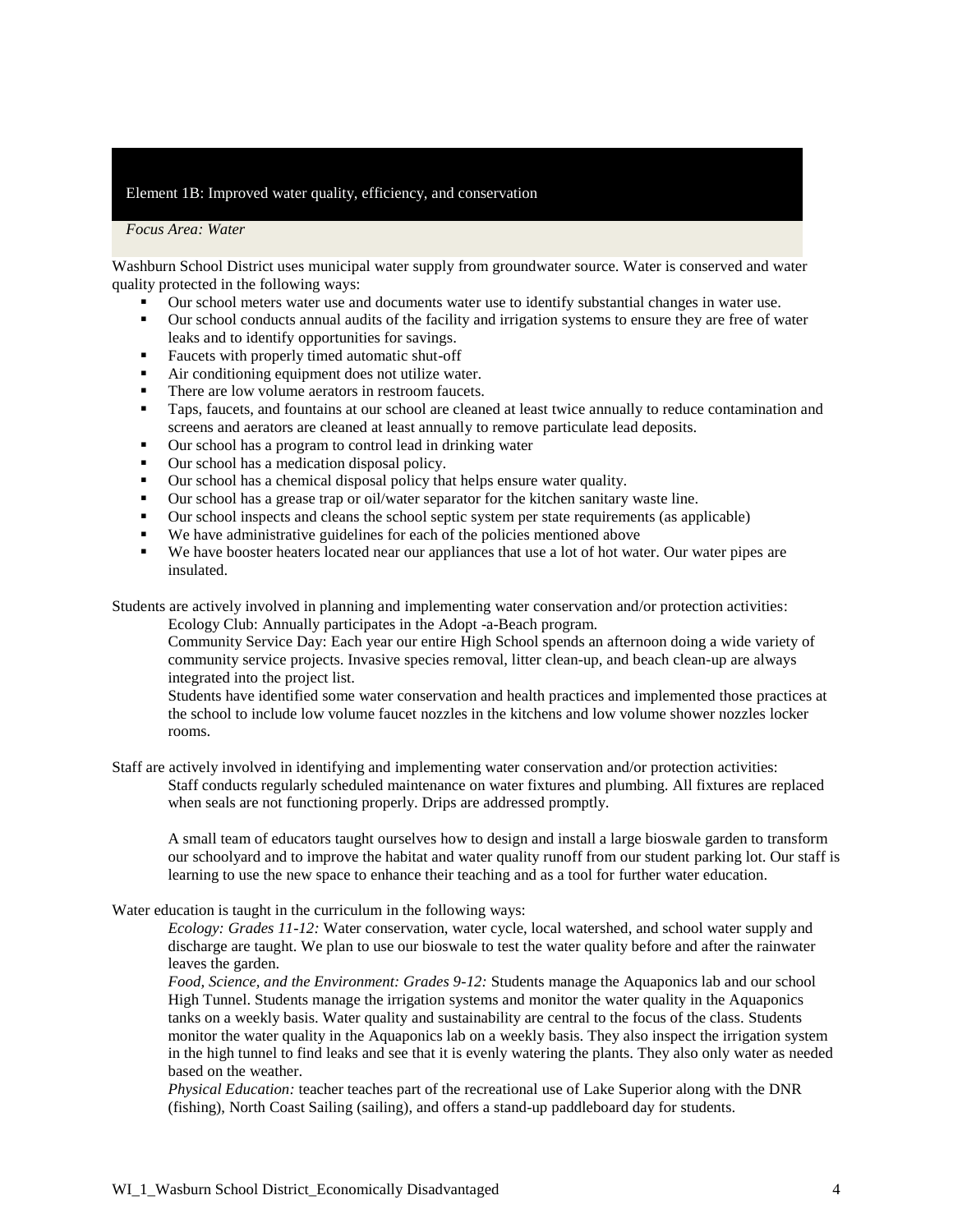The high school received two separate grants for school year 2015-2016 to send small groups of students kayaking in the Apostle Islands to explore the ecosystem and water dynamics with experienced guides. One group was selected from our student population based on need (undeserved), and interest for a four-day trip camping on the islands with Wilderness Inquiry. Another group of students was selected out of the leaders in our Ecology Club who have demonstrated the most commitment, leadership, and community service throughout the year. This group went on a day-trip to the mainland sea caves to explore the unique rock formations and water dynamics. We believe that these types of positive experiences outdoors can inspire students to become future leaders and stewards of the environment.

*Elementary/Middle grades:* Wisconsin Watersheds are taught in grade 4, paving the way for work and study in the aquaponics lab beginning in grade 5. Students in grade 5 and above have an extensive Lake Superior Studies curriculum which includes the local geology, fish and invertebrate species, recreation, and commerce in addition to learning about the Lake itself. Activities include water sampling, invertebrate identification, and visits to the Duluth Aquarium, local fish hatcheries, and Lake Superior beaches.

Staff have participated in professional development related to water and/or water education:

In January 2007 some staff participated in a development program for water education over the summer through Earth Partnership for Schools. Staff sought professional development opportunities to train themselves to manage the Aquaponics Lab and the High Tunnel.

Element 1B: Improved water quality, efficiency, and conservation

#### *Focus Area: Water*

WSD has the following runoff or stormwater management practices:

- Rain garden
- **Downspouts directed to vegetated areas**
- **Mowing, leaf collection, and snow removal managed to keep removed materials off impermeable surfaces**
- Use of leakproof lids on dumpsters or other outdoor waste collection bins
- Downspouts on our building in the school forest Environmental Learning site

WSD has the following landscaping practices:

- use of alternative water sources (grey water, rainwater) for irrigation
- use of mulch and native plants to reduce watering needs
- landscaping designed to be water-efficient and/or regionally appropriate
- use of broom or blower to clean driveways and walkways
- we don't use fertilizers and we do not have irrigation systems

Our school has the following deicing practices that help protect water resources:

- Snow & ice are removed with shovels, plows, or snow blowers before salt is applied
- Salt applicator is not paid by volume of salt applied
- Salt equipment is calibrated
- Salt is pre-wetted before use
- Salt is only applied when temperature is above 15 degrees F

In the winter we mostly use sand instead of salt and have bought a sander to take care of the ice. We occasionally have to close the parking lot in the winter to allow the sun to melt the ice. This helps us improve plowing to make the hillside parking lot safer.

WSD has a habitat  $(13,440 \text{ ft}^2)$ , a food garden  $(960 \text{ ft}^2)$ , a bioswale, 40 acre school forest registered with the Department of Natural Resources, and uses the existing site, lawns, parking areas, playgrounds, etc. for outdoor teaching.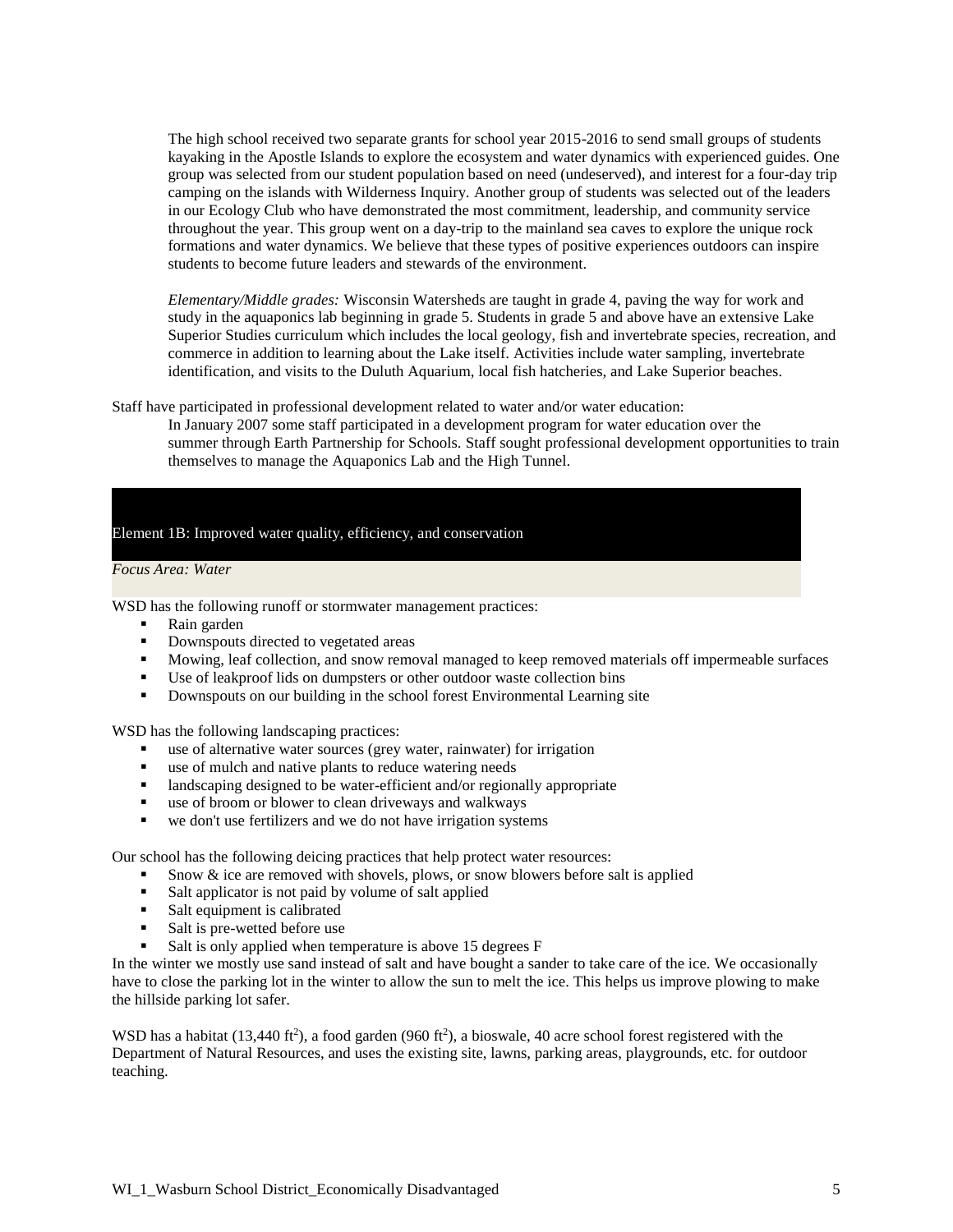We mow the lawn as needed to 4  $\frac{1}{2}$  inches. The grass clippings are left on the lawn and fall leaves are mulched in. The football field is watered only during a couple months per year and only as needed (not more than once per week, except for rare cases of extreme heat and dryness).

#### Element 1C: Reduced waste production

*Focus Area: Recycling & Waste Management* 

Washburn High School conducted a waste audit in 2016.

Recycling bins are labeled and placed next to a trash can in all locations:

- Hallways
- Classrooms
- **Lunch Room**
- Staff Lounge
- **Student Lounge**
- Main Office

The district diverts 16% of total waste in tons and recycles the following materials:

- Paper
- Glass
- Metals
- Plastic Containers
- Ink Cartridges
- **Batteries**

Our high school Family and Consumer Sciences classes compost the food waste from cooking classes and from the Universal Breakfast Program. We also compost the materials in our high tunnel greenhouse, bioswale rain garden, Monarch Oasis, and pollinator garden. The lawn clippings are left on the lawn as mulch. Food scraps from the cafeteria are collected in a 5 gal. bucket and given to the iguana, bunny, and birds in the Biology classroom. 4K students tend their own vermicomposting classroom bin.

Our school or district has a policy on the proper storage, transportation, and disposal of regulated wastes that is actively enforced and followed at our facility. Hazardous waste is collected twice per year through Northwest Regional Planning Commission, located in Spooner, Wisconsin. Our custodial staff delivers hazardous chemicals to the municipal Clean Sweep during once the summer each year. Our high school generates about one cubic yard of hazardous chemicals per year. We also use a lamp recycling company to dispose of our light bulbs, computer components, batteries, and electronics. We dispose about 600 lamps, 400 lbs. of computer components, and about 75 pounds of batteries per year. CESA 10 is our safety consultant to help us make connections with vendors to dispose of waste responsibly. Our school disposes of unwanted computer and electronic products through an approved recycling facility or E-cycle Wisconsin program.

Waste reduction, reuse, recycling, and management are taught through all grade levels. Kindergarten students learn about reduce, reuse, recycle throughout the year. They read stories about environmental heroes, brainstorm and implement ways we can reduce/recycle, and participate in projects that help us take action and share knowledge. Waste reduction and recycling are part of the 6th grade health class curriculum. In the art classes of all grades, conservation of materials is very important. In higher grades, students make some art projects out of recycled materials. High school Government and US History courses cover the environmental movement and how new legislation is created, including recycling & waste reduction laws.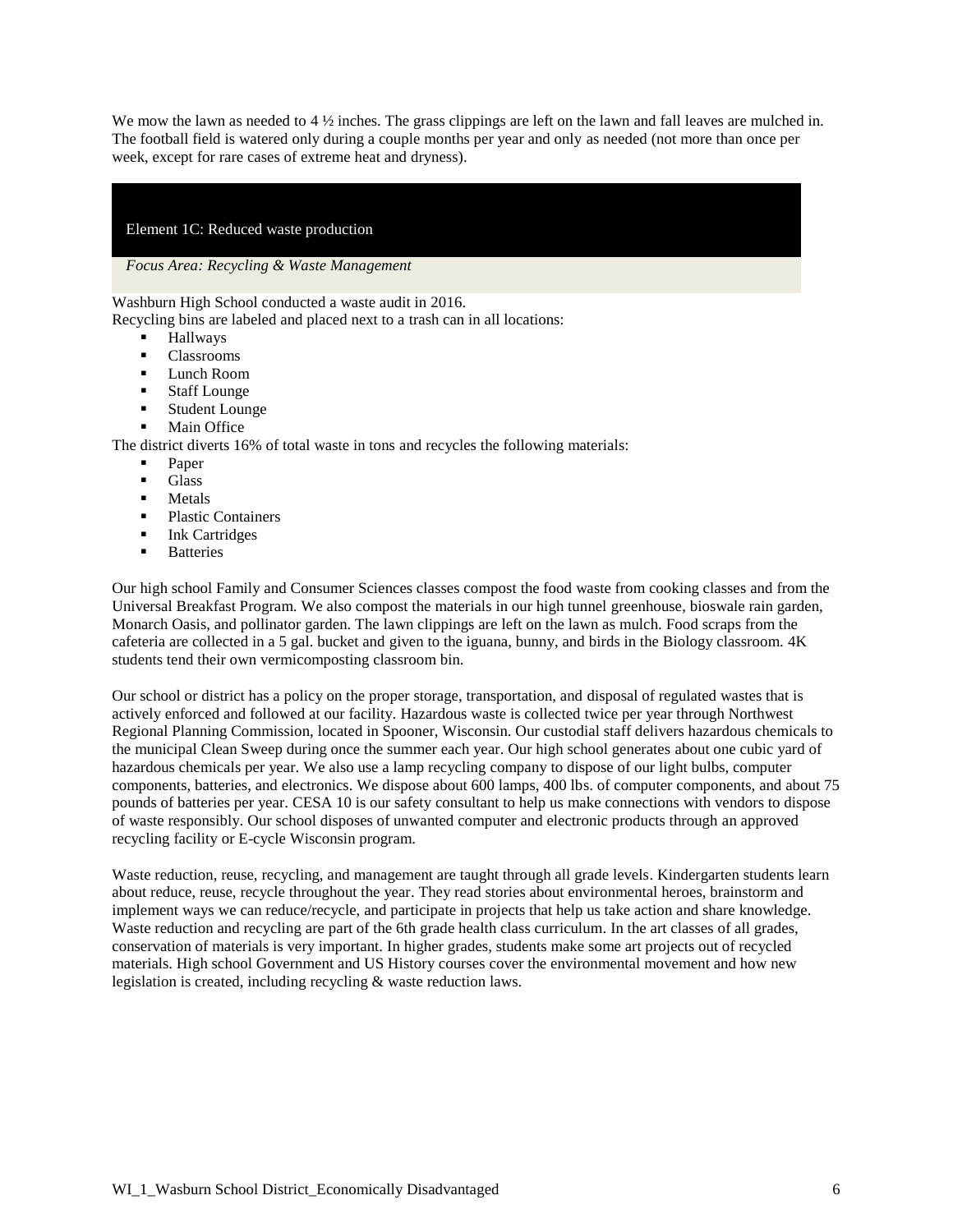## Element 1C: Use of alternative transportation

#### *Focus Area: Transportation*

e

Our school is located in a residential neighborhood. Since we are a small town, many students to walk and bike to school. Our maintenance department does an excellent job keeping the sidewalks clear and plowed during the winter. We have student pedestrian traffic-guards, clear signs indicating pick-up/drop-off zones, an annual bus safety day for Elementary/ Middle students, and Bicycle Safety in the physical education class rotation.

Washburn High School conducted an internal transportation audit in 2008 which revealed that 60% of students walk to schools with another 25% who arrive by carpool. High School Algebra students conducted another audit December 2016 to update the results and are currently analyzing the data. The high school added a Cycling Club as a co-curricular in 2016-2017. Also a K-12 committee has been formed to promote biking throughout the PE curriculum.

WSD encourages efficient transportation and reduces environmental impact, including air quality by:

- Reducing the number of fleet vehicles and purchasing newer vehicles that are more energy efficient.
- Coordinating bus schedules so field trips leave shortly after the bus drops students off at school in the morning so that it saves a trip.
- Annually reviewing bus routes to make the routes most efficient and optimize passenger/miles driven ratios
- Providing bike racks, showers, lockers, and/or other bike amenities.
- **Implementing a plan or program to encourage walking**
- **•** Offering subsidized transit passes
- Has a team working on safer routes to school since 2007
- Providing consistent, clear communications to families regarding transportation options and policies.
- Ensuring vehicle loading/unloading areas are at least 25 feet from building air intakes, doors, and windows.
- Students help identify and/or implement behavioral changes to encourage sustainable transportation practices: In Ecology and Health the curriculum includes transportation-related topics covering health, safety, and environmental impacts of transportation choices as part of the curriculum. Some of our students use the Bay Area Rural Transit bus as transportation.

Staff help identify and/or implement behavioral changes to encourage sustainable transportation practices: We share buses with area schools so that not every local school takes a bus to local events. Staff lead walking field trips to nearby locations in our city. Walking to a field trip location saves money and is good for both students and staff; it promotes sustainable transportation, increased physical activity, and local community engagement! For younger students, they learn to walk safely through town to get to stores, the library, etc. without having to go by car.

Transportation issues, including correlations to outdoor air quality, are taught in the curriculum:

Students in grades 9-12 who take Social Studies classes discuss air pollution and the effects of air pollution, along with laws and agencies to reduce pollution.

In U.S. History, students look at the effects of pollution and the environmental movement in the 1970s, including the passage of the Clean Air and Clean Water Acts. One concept that is discussed is the effect air pollution has had on the environment and attempts to reduce air pollution. In Government, we occasionally discuss global warming and the effect carbon and other pollutant emissions have on the environment as a current event topic; students debate the issue and discuss it. In Law, students discuss health and safety regulations businesses must follow and how OSHA is responsible for monitoring some of those regulations.

The Health classes teach students about pedestrian safety and bike safety in the Lifetime fitness. All students are required to take physical education to talk about healthy lifestyles and all take health class. In Ecology we talk heavily about the environmental impacts of personal transportation verses public, and the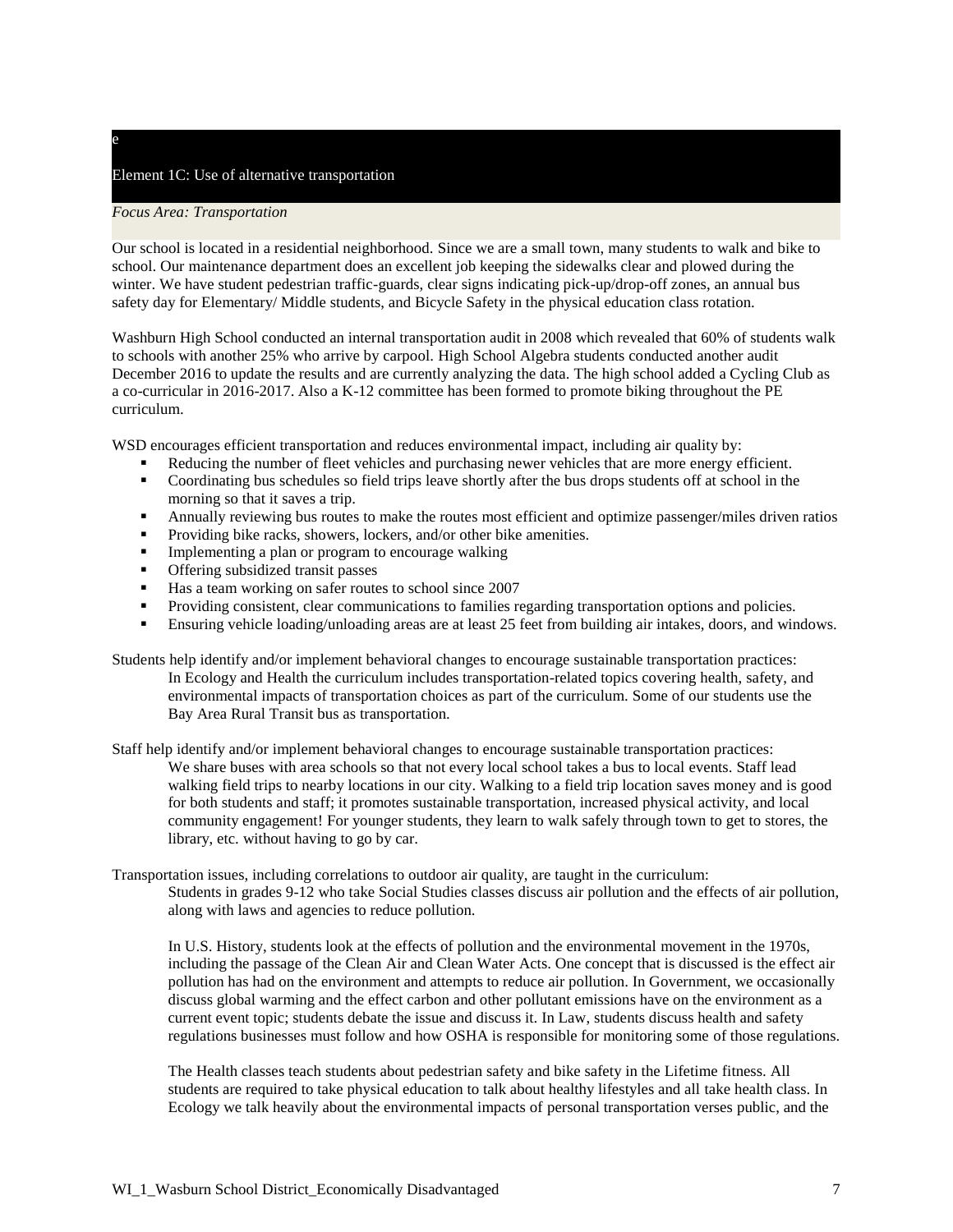risks of pollution based on transportation types (fossil fuels, solar, wind, human powered, animal powered). The Tech. Ed. department teaches various methods of fuel economy, emissions, automobile maintenance and alternate fuel options.

Elementary/Middle students begin learning about transportation choices in kindergarten. Sixth grade students have an environmental health unit that discusses safety, carpooling, combining trips to save fuel, and air quality concerns related to automotive exhaust. Eighth graders study factory emissions and acid rain.

### **Pillar II: Improved Health & Wellness**

### **Element 2A: Integrated school environmental health program**

#### *Focus Area: Environmental Health*

WSD employs many practices and policies to ensure quality environmental health:

- Our school has a comprehensive indoor air quality management program that is consistent with EPA's Indoor Air Quality (IAQ) Tools for Schools
- Our School has taken actions to prevent exposure to asthma triggers such as mold, dust, and pet dander
- Our school has installed one or more energy recovery ventilation systems to bring in fresh air for use in the HVAC system.
- Our school meets ASHRAE Standard 62.1-2010 (Ventilation for acceptable indoor air quality)
- Our school has installed local exhaust systems for major airborne contaminant sources
- Our staff visually inspects all our school's structures on a monthly basis to ensure they are free of mold, moisture, and water leakage
- **•** Our school's indoor relative humidity is maintained below 60%
- Our school has moisture resistant materials/ protective systems installed (i.e. flooring, tub/shower, backing, and piping)
- **There are no wood structures on school grounds that contain chromate copper arsenate**
- **•** Our school has a plan to maintain or improve safe, healthy, environmentally sound facilities and grounds.
- Schedules and standards for cleaning facilities are established and followed. Each employee has a welldefined job description and weekly audits are performed by supervision.
- Our indoor air quality is monitored annually to ensure the proper introduction of fresh outside air.
- Prior to purchasing chemicals for any purpose, less hazardous alternatives are considered.
- **Fume hoods and personal protective equipment are used when necessary.**
- In December of 2015 we replaced the exhaust fan for the range hood in the High School kitchen.

Radon testing is not a requirement in Wisconsin schools. According to the Wisconsin Department of Health Services, Washburn has an average radon level of 3.02 pCi/l.

The WSD chemical management program includes proper storage, labeling, training, handling, disposal, hazard communication, and spill clean-up. All of our custodial rooms are locked. The cabinets in the science room are also always locked. Students in all lab classes are required to pass a lab safety test at the beginning of the year with at least a 90%, and a portion of that test deals with chemical safety. In Ecology we discuss the effects of chemicals on the environment as well as on our personal health.

Due to the small size of our school district, a licensed applicator is hired when needed to apply pesticides to individual insect problems. The contractor uses IPM practices. Our school provides pest control policies and methods of application to parents and school employees and meets posting requirements.

WSD does not use pesticides or herbicides on the lawns. We request the company to physically knock down bee hives instead of using pesticides. We have organic fruit and vegetable gardens and bee habitat houses that we do not want to contaminate. We have used a team of goats and sheep to attempt to eradicate our invasive species in an open prairie area.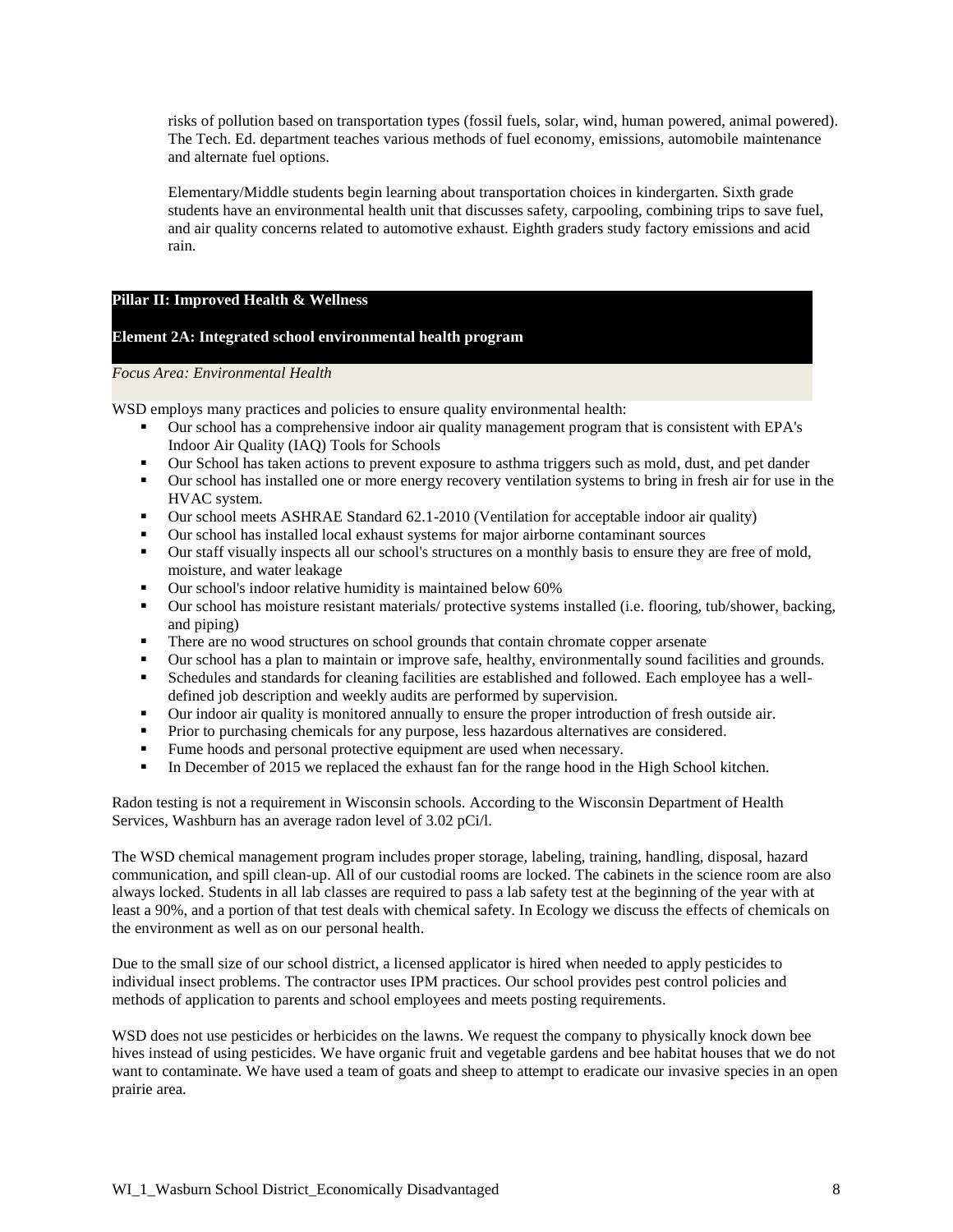The 6th grade health class addresses outdoor air pollution, and investigates IAQ with concerns over CO poisoning and the potential linkages to wood fires, stoves, etc. They also address issues related to allergies students may have, and explain how these allergies can be minimized based upon student life experience. In 6th grade science, they do an anti-smoking unit and cover second-hand smoke.

The problems with mercury in the environment are taught as a part of the Environmental Health unit in sixth grade. They show a video called Alex in Wonderland about mercury poisoning in Wisconsin lakes, and learn how larger fish are more likely to be contaminated at higher levels - and to limit consumption such fish. More is taught in the upper grades (7-12).

### **Element 2B: Nutrition & Fitness**

Focus Area: Health & Wellness

WSD encourages healthy lifestyles in the following ways:

- has implemented the Nutritious, Delicious Wisconsin curriculum.
- is a Team Nutrition School.
- **image integrates health measures into assessments.**
- offers opportunities for students to be physically active outside of physical education classes (e.g., recess, open gym, before/after school programs, classroom activity breaks).
- promotes or supports walking and bicycling to school.
- promotes hand washing for staff and students.
- **•** has Physical Education curriculum based on state standards and grade-level outcomes for physical education.
- **PE** students spend about 20% or more of their annual time outdoors.
- participates in the National School Breakfast Program.
- **•** participates in the National School Lunch Program.
- has a salad bar.
- In All foods and beverages sold during the school day meet the USDA's Smart Snacks in School nutrition standards.
- participates in Farm to School activities, including local food procurement (since 2008)
- **has a garden that supplies food for our students in the cafeteria, a cooking or garden class or to the** community. (established 2014)
- purchases food locally sourced or certified as "environmentally preferable"
- Our school nurse works to ensure that 100% of our students are immunized.

Washburn High School remodeled and expanded the weight room in summer of 2013. Teachers and community members are encouraged to use the weight room, which is open 5 days per week, or more. All students are encouraged to participate in sports and clubs, and Middle School students also come to the high school weight room to work out, including in summer.

We have built a new outdoor eating patio next to our cafeteria so that students and staff can eat outdoors. Students take a break outside when needed, go outside for recess, work in the school garden, and take walking field trips throughout the community. Teachers offer students "brain breaks" where students do 10 minutes or less of physical activity in the middle of a stationary activity. This increased blood flow and improves executive functioning.

Fourth grade students are exposed to gardening, hiking, exploring, tree climbing, yoga, and environmental journaling. Our Guidance Counselor integrates mindfulness, yoga, and meditation into her curriculum to help students with stress and emotional wellbeing. Nature Walk is a reading theme for an elementary class. Second grade has a Community theme in which the walk to the school forest monthly, walks to the local nursing home, and in the spring they walk to important community centers, such as the library. Elementary school also has extra recess times outside on the playground, snowshoeing twice a year, ice skating once a year, and walking the school forest trails six times per year. Students take "Brain Breaks" daily. The Elementary school partners with the community to offer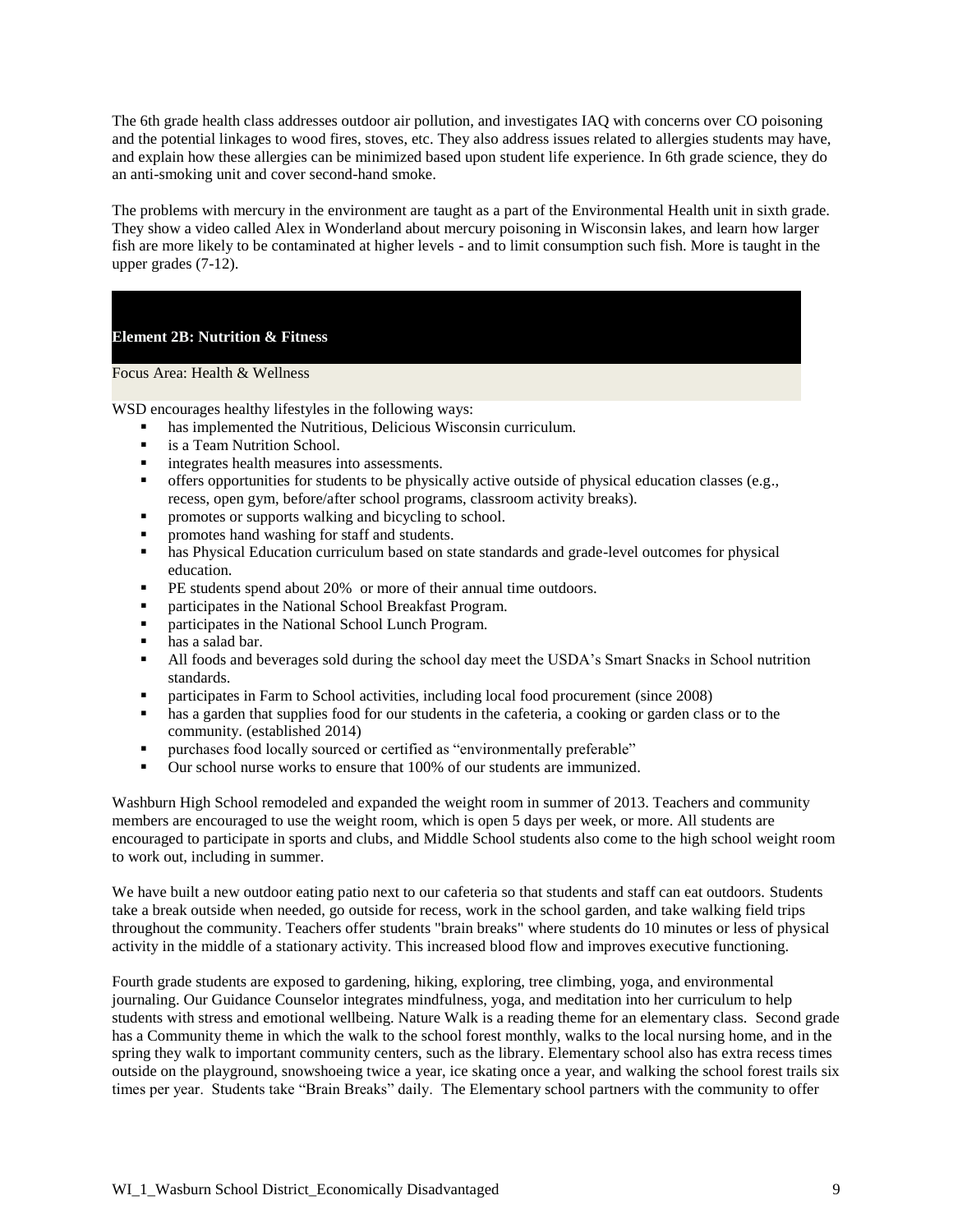several youth sports options including baseball, T-ball, softball, football, soccer, basketball, volleyball, and Sea Scouts.

One of the most important aspects and keys to success is our emphasis on the importance of building relationships with students. There is a palpable sense of caring and respect that reverberates through the schools. The Washburn School environment is, and always has been, very safe, positive, and supportive. There is mutual respect between students, staff, and administration, which by design, is an atmosphere which allows individuals to take risks, have fun, and work hard toward a common goal. This shows by our students' high achievements, even though they face obstacles such as poverty. Students confer with one another and frequently share their successes and challenges, supporting social growth and communication. Being creative and sharing personal feelings and ideas takes courage, and students continually show emotional growth in this way.

Our district has a part-time nurse and a full-time health room assistant EMT/CMT that serves the elementary, middle and high school. A school guidance counselor and psychologist are available for students. All students are part of a HELP group throughout their entire high school experience. This group meets with a HELP adviser once a week to assist students with academic and wellness concerns. The Middle School has a daily advisory period.

The district has an Employee Assistance Program available to all staff. In 2012-2013 we formed a district Wellness Committee including at least one staff member from each building in the district. Our initial focus is to provide programming for staff on a quarterly basis. In 2012-2013 we held a program called "Caught in the Act...of Doing Something Great" in which staff wrote on a board in the staff lounge what they saw someone doing that was great. For example, "Mrs. Anderson helped me move 40 chairs for a presentation yesterday. Thank You!" Then Mrs. Anderson would be entered in a prize drawing at the end of the quarter. During school year 2013-2014, we created gratitude boards to display what we're grateful for.

Washburn is a community active in the outdoors and invested in being stewards of our environment. Our physical education courses are unique in that they take our students outside all year round. This ensures that students learn how to be healthy, active individuals both indoors and out. Our Physical Education outdoor recreation lessons include fishing, ice-fishing, camping, snowshoeing, downhill and cross country skiing, stand-up paddle boarding, orienteering in the school forest, sledding, broom ball, biking, snowshoeing, softball, soccer, and outdoor jogging for Workout Wednesday, weather permitting.

All students are welcome to participate in the Ecology Club all-day canoe trip down the Brule River. The school district has a school forest that has a hiking trail throughout. The Ashwabay Outdoor Education Foundation transports students after school twice a week to areas where they can enjoy outdoor activities. This is an opportunity for students to learn in an environment outside the school walls.

Students help identify and/or implement behavioral changes to improve health and wellness:

Students have access to a high quality lunch and salad bar every day in school. Since the installation of our high tunnel in 2014 the salad bar often contains fresh spinach grown by our students in our high tunnel. Students are provided with a free breakfast and they have water-bottle friendly fountains available between classes to re-fill. We don't have any vending machines available to students to decrease the availability of processed snacks and sugary drinks.

Staff help identify and/or implement behavioral changes to improve health and wellness:

Our Food Service Director and Green and Healthy Coordinator have leadership roles in our school. Students are encouraged to try new foods through the Harvest of the Month program, in which local produce is featured in a new recipe. We provide educational flyers about the harvest item in the lunch line for students to read while waiting. Sometimes the produce is purchased from a local farm, and sometimes it is grown by students in the school garden or high tunnel. We also partner with a local dairy farm for our milk, a local bakery, and a local orchard for apples and berries, all used in our food service program.

Also, the Food Service Department enhances learning by showcasing foods from around the world during our International Week. During this week, our exchange students give a presentation on their country and culture to our whole high school. We then eat a lunch with their cultural traditions and food created and cooked by our food service department and planned by our exchange students.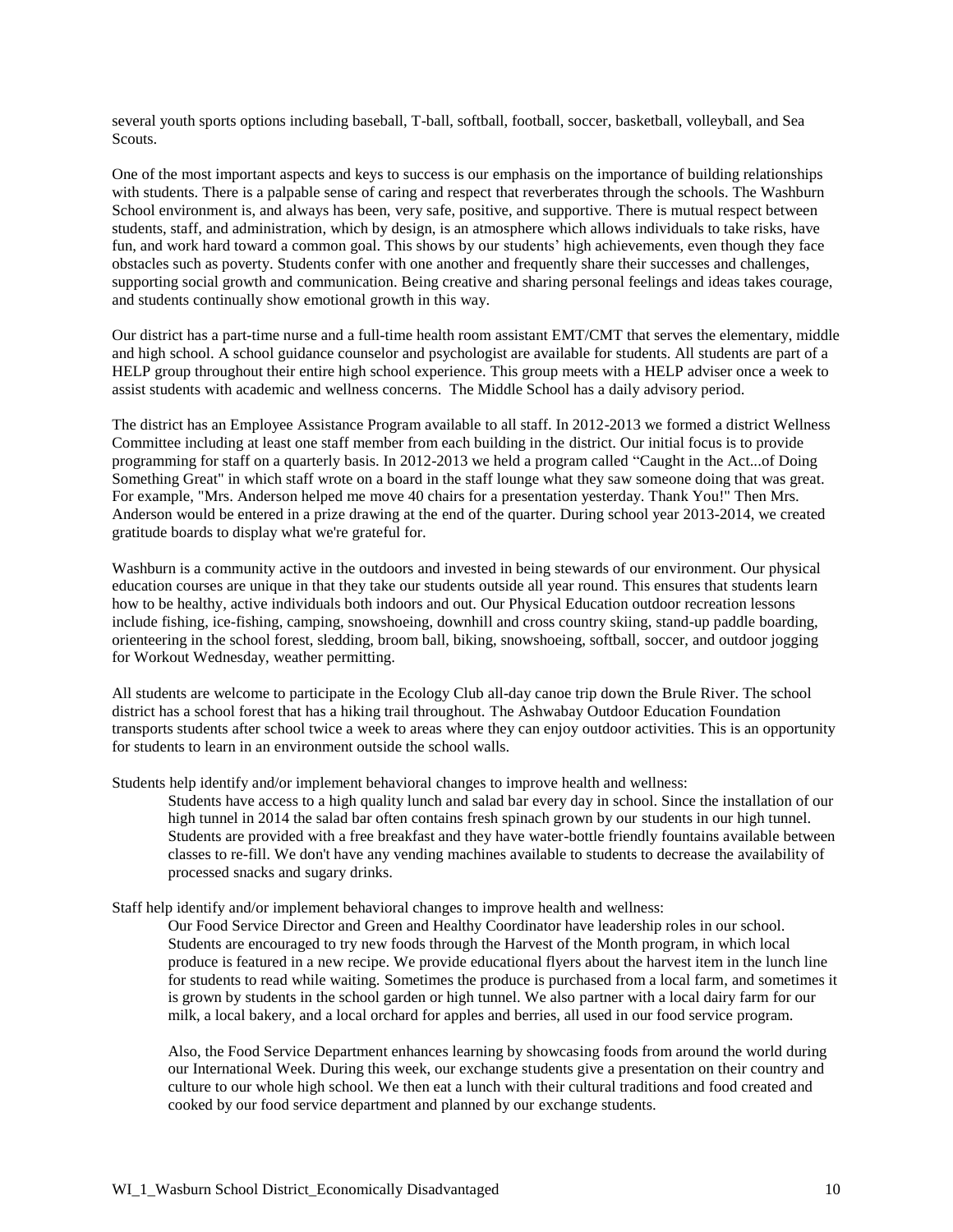Our food service program is also enrolled in the Smarter Lunchrooms Sub-grant, which allowed staff to be trained in the Smarter Lunchroom design model that helps students make better food choices. It also gave us the funds to purchase appealing linens, baskets for fruit, and a living-room-style seating area in the cafeteria to make the dining experience more home-like.

Teachers teach outdoors when it's nice out and have open gym during the lunch period. Our Human Growth and Development council includes community members including parents, teachers, school administrators, pupils, health care professionals, members of the clergy, and other residents of the school district.

Health, nutrition, wellness, and physical activity are taught in the curriculum:

We have a Portrait of a Graduate in which one component is a healthy individual. This is part of our graduation criteria. Health is a required course, and all students learn about the basics of physical activity and nutrition. In Family and Consumer Sciences classes, students experiment with recipes that could improve our lunch program, and could utilize more locally grown, or on-campus-grown produce.

Washburn Elementary school's approach to teaching about nutrition has been experiential and project-based through our garden program. Each grade is involved in the school garden and healthy taste testing in the spring and fall. Students tend their grades' garden and once they graduate 4th grade, students have been taught how to grow, cook, and eat at least eight nutritious fruits or vegetables. The extra produce goes straight to the cafeteria to be served at lunch for the rest of the district to enjoy. 4K grows watermelon. Kindergarten grows roots: potatoes, carrots, and beets. 1st grade grows kale and broccoli. 2nd grade grows cucumbers and flowers to learn about pollination. 3rd grade grows salsa and pizza ingredients: tomatoes, peppers, garlic, and herbs. 4th grade grows squash, corn, and beans to learn about Native American history. 5th grade grow lettuce and fish in their home-made indoor aquaponics lab. Further, the district provides a universal breakfast program at no cost to all students every day.

In 2016 we hosted a tour of WSD gardens with State Representative Beth Meyers, U.S. Senator Tammy Baldwin, State Senator Janet Bewley, Ashland School District Administration, Washburn School Administration, and Midwest Farm to School Regional Lead Jenna Segal. A UW Extension staff member organized and hosted the event saying "Our hope is that everyone goes away with a sense of where Farm to School is in our region and where we hope to go and see what happens after that."

Wellness is part of the guidance programming. Wellness concepts are used throughout the year as part of the classroom culture. The WSD wellness policy includes minimizing "the use of foods of low nutritional value used as learning or behavior incentives." Our PTO has moved away from junk food fundraisers to a Walk-a-thon and local donations.

Staff have participated in professional development related to health and wellness:

Our beginning of the year training includes employee safety training. We have an Employee Assistance Program. We offer an annual Flu Vaccine Clinic. Staff members can get reimbursed a portion of their gym membership costs, up to \$20 per month for using the membership at least 12 times per month through our health insurance consortium.

In school year 2012-2013 we participated in a district-wide *Walk Across Wisconsin* program which motivated many staff to become more active. We have offered wellness exams to staff through our health insurance policy. Staff receive a bloodborne pathogen training. The staff Wellness Committee has periodically offered healthy opportunities to staff such as yoga, and intramural sports. In school year 2015- 2016 staff had a wellness coaching and motivation service through our school nurse and PE teacher with cash incentives.

Our Student Government received an AODA mini-grant for \$500 in 2012-2013 which students chose to spend on boosting school morale and emotional health. They implemented a Random Acts of Kindness Week and funded a whole-school trip to the movie theater, both of which we continue. 46 of our High School students were trained in the Peer Helper program with an AODA consortium grant through CESA 12.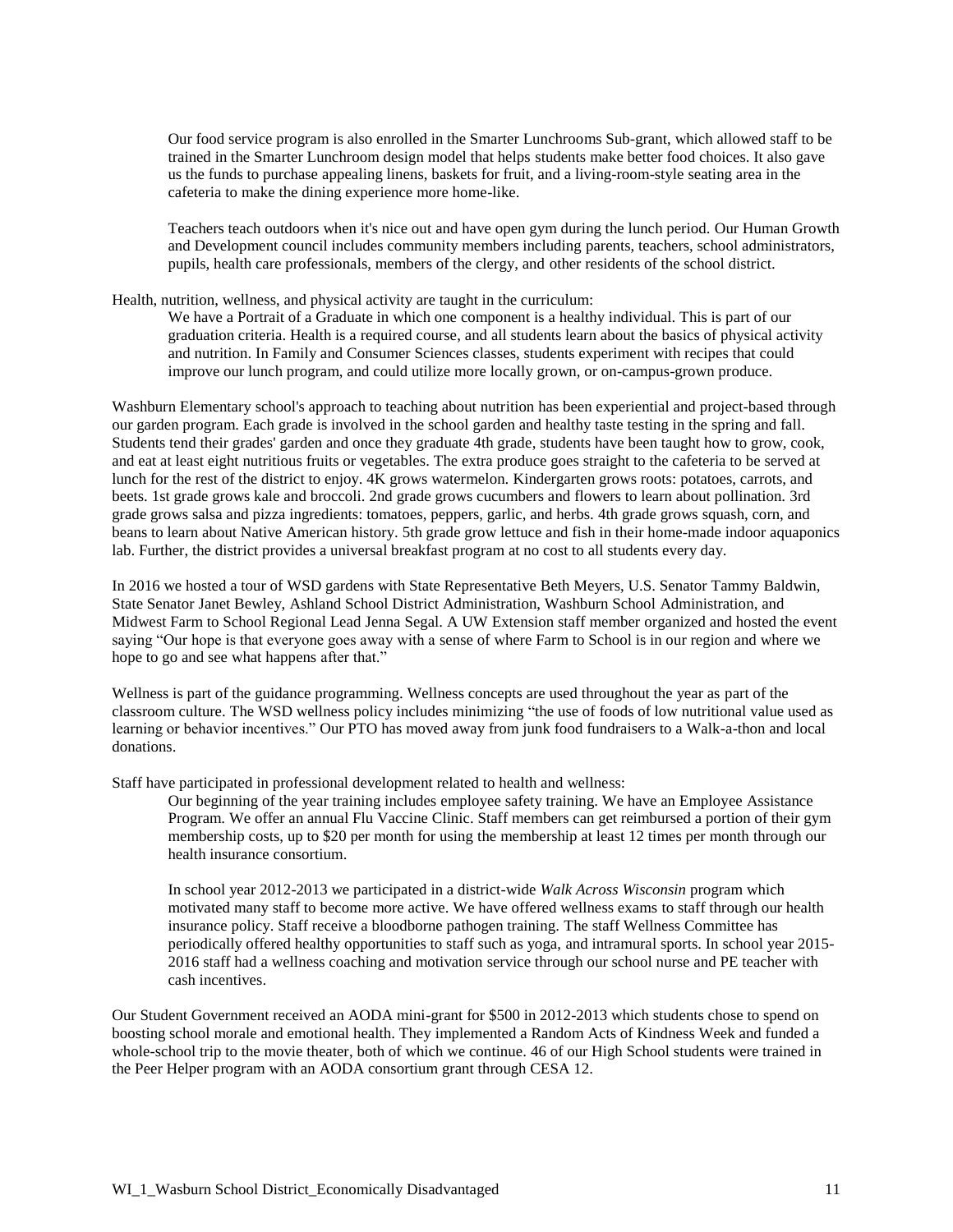#### **Pillar III: Effective Environmental and Sustainability Education**

### **Element 3A: Interdisciplinary learning about the key relationships between dynamic environmental, energy, and human systems**

#### *Focus Area: Environmental & Sustainability Education*

WSD has a 4K-12 scope and sequence that integrates environmental and/or sustainability education as part of the regular coursework at all grade levels and has an environmental literacy requirement. Our environmental education framework is based on *"Linking Food, Culture, Health, and the Environment: A New Alignment with Academic Standards"* (Center for Ecoliteracy & National Geographic, 2014) and integrated into the regular curriculum. In school year 2016-2017, teachers in Professional Learning Community teams are digging into the standards and integrating them into their regular instruction and assessments. This is being done with the help of our Green and Healthy coordinator during our required professional development in-service hours.

*Elementary/Middle grades:* Our instructional staff understands the value of outdoor learning and experiential learning for environmental literacy. That is why our staff take the time to let children play outdoors in our "Lost City," find tadpoles in the pond, explore the school forest, and observe the weather at our weather station. As students get into middle grades they are involved in project-based science projects, many of which are from the Earth Partnership for Schools activities. It is especially important for Elementary teachers to model good environmental practices such as recycling, turning off devices and lights when not in use, turning off faucets all the way, reusing scrap paper etc. because the early years are foundational. Further, the elementary school teaches students how to dress for the weather and model this behavior by taking students outside in most types of conditions.

*Science*: In Physics students learn about wise use of natural resources, especially energy. The Physical Science class studies energy resources and how that has an effect on global warming. Ecology class focuses on wise use of natural resources throughout the curriculum. One of the innovative activities of the Ecology class is updating the school restrooms to become more sustainable and hygienic. The proximity of the gardens allows their use as an outdoor lab. The students learn a concept in class, walk out to the gardens, do observation about that concept and return to the classroom to share their observations all in the span of one class period. Staff plans for students to collect base-line data on the wildlife and plant species in the gardens and create a database over the years. This will give students the opportunity to do directed observation and ongoing data collection and interpretation to determine the change of species in the gardens over time. Classes will be testing soil and water quality of the various gardens twice a year over a number of years. The gardens provide an environment where the phenology of our region can be easily observed. As students determine soil, sun and moisture conditions in the gardens, they can learn about appropriate species for optimal growth. Through the development of lessons that use the gardens, the curriculum will be enriched and the gardens will become integral to the educational experiences our students.

The science department provides learning activities such as guest speakers from the Forest Service, Park Service, Green House business owner, fisheries and aquaponics specialists, and electricity energy and sustainability educators from the community.

*Social Studies*: In Current Events students learn about many environmental topics. One recent topic was Afghani farmers growing opium and the lack of water for irrigation and infrastructure if the farmers wanted to grow something else. In Geography students learn about water levels, watersheds, precipitation, etc. In Social Studies students learn about government agencies that protect the environment. In World History students look at how geography affects the culture of people.

*Visual Art*: Students use the school garden as a starting point for a sculptural project for 3D Art. Students study plant species in the garden and create 3D models of them to be displayed in the garden. The garden is an excellent resource to the visual arts program, providing a space to observe and study the natural environment to use as inspiration for original artworks, drawing studies and photography shoots. Engaging students in the artistic process in the outdoors will give them a richer sensory experience than available within the walls of a classroom.

*Family and Consumer Sciences*: Family and Consumer Science classes have a learning targets that be able to identify environmental trends and issues affecting families and future generations. This is taught by using the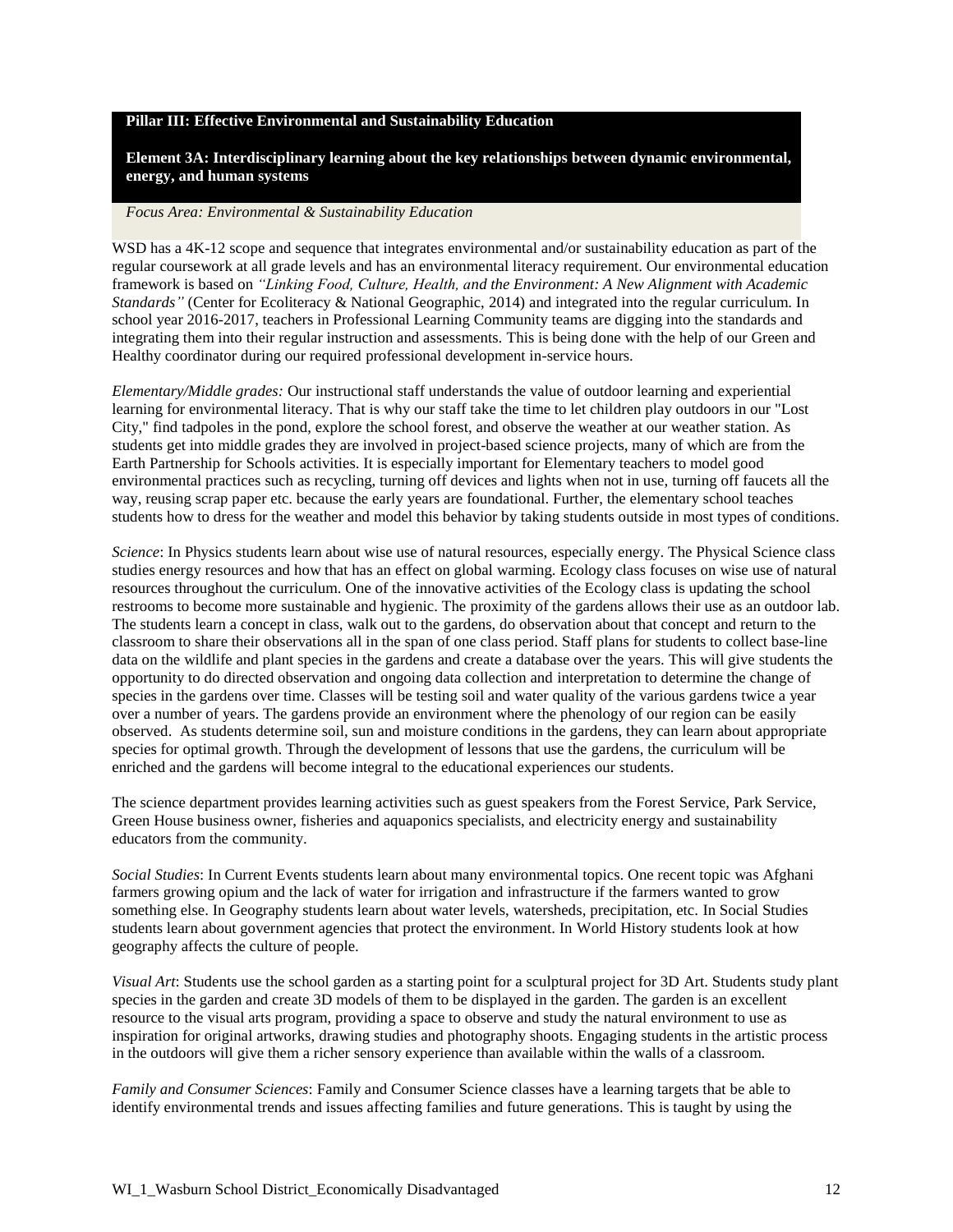schoolyard gardens such as the High Tunnel, the orchard, the pollinator garden, bioswale, and The Monarch Lab. Insects and pollinators are an essential foundation of our ecosystem and as the ecosystem changes, society's ability to raise food also changes. Another objective is for students to be able to recognize and use systems in school and in the community that protect and enhance personal, environmental health and safety. Through experiencing the gardens, students will be able to recognize that the schoolyard design enhances the wellbeing of students, the community, and the environment.

*Mathematics*: The garden allows easy access for geometry classes to do some real world problems using area and space. They are involved in planning and mapping the space for planting as well as long-term projects involving reconfiguring and irrigation. Student activities can be used to help understand area and dispersion for planting as well as for design and construction/expansion of the site.

Northland College, with its environmental focus, is located in our neighboring city, and many of our high school students take Youth Options classes there. We also have students who opt to attend a semester at Conserve School. When students attend these schools and return to our district they are often very motivated to make positive environmental changes in our school, making a very positive impact on the culture in our district. A large percentage of our teaching staff are trained at Northland College. Education graduates leave Northland with a sense of environmental stewardship. This has more than a ripple effect on the students we teach and the expanding community. For example, our science teacher said "as a part of my degree at Northland College we had an Introduction to Outdoor Education class that was a great starting point for learning how to get kids outdoors and interacting with the natural world." Our Math teacher said "I owned a bicycle shop for 15 years. I taught mountain biking courses at Northland College and bicycle safety courses for camps and city outdoor programs."

School grounds, school forests, and outdoor teaching sites are used to develop environmental literacy. These include the previously mentioned bioswale, pollinator garden, high tunnel, Monarch Oasis, garden, compost area, and at the 40-acre school forest less than 1 mile away. We have had the forest since 1993 and it is part of a sustainable management plan. It has trails, a fire pit, a skills course, teaching stations, rest rooms, a service road, and a cabinstyle classroom building. The trails are open to the public. Each May we have a Community Service Day in which the entire high school is broken into groups of 10-12 and works on taking care of the various gardens, forest, trails, and school site.

Students interact with and support the garden in many ways. A local native plant specialist taught Ecology Club members about native species, how to start seeds, and how to plant the initial installation of the Monarch Oasis. EEN students started seeds and designed and cast steppingstones for the garden. Art and science students worked collaboratively to create educational signage about the lifecycle of the monarch butterfly and native plant species. To raise money for the garden, students cleaned seeds, created compacted seed bombs, and sold them.

Students grow tall milkweed and common milkweed to sell to people in the community who want to start their own butterfly gardens. Annually, the club does the Adopt a Beach program for four beaches and promote this work online. For the last ten years, they have done an Adopt a Highway program and pick up trash each spring/fall over a three-mile stretch. We promote a monthly movie night and provide students opportunities to watch environmentallythemed videos. They also promote outdoor recreation activities, including hiking, snowshoeing, biking, cross country skiing, and canoeing.

As participants in the September 2013 Monarch Watch program, Ecology Club members tagged and released monarch butterflies before they migrated to Mexico. Second-grade students visit the high school to see our monarch collection. In Ecology club 2016 students are taking on Energy Education as their annual initiative. They created a bulletin board about student energy reduction tips in the main student hallway for everyone to see. They plan to invite a guest speaker on energy for their annual environmental lecture lyceum topic. In 2015 the Environmental Lyceum topic was Global Climate Change.

Students are able to participate in many outdoor learning experiences:

*Physical Education and sports teams:* We do not have an athletic complex or even a track. Despite this fact, our students succeed in track and cross country running events in the state. Our students in PE and in sports teams use the environment around the school to train. The cross country team has been known to periodically run down to the shore of Lake Superior to run the beaches, or run in the icy water! Students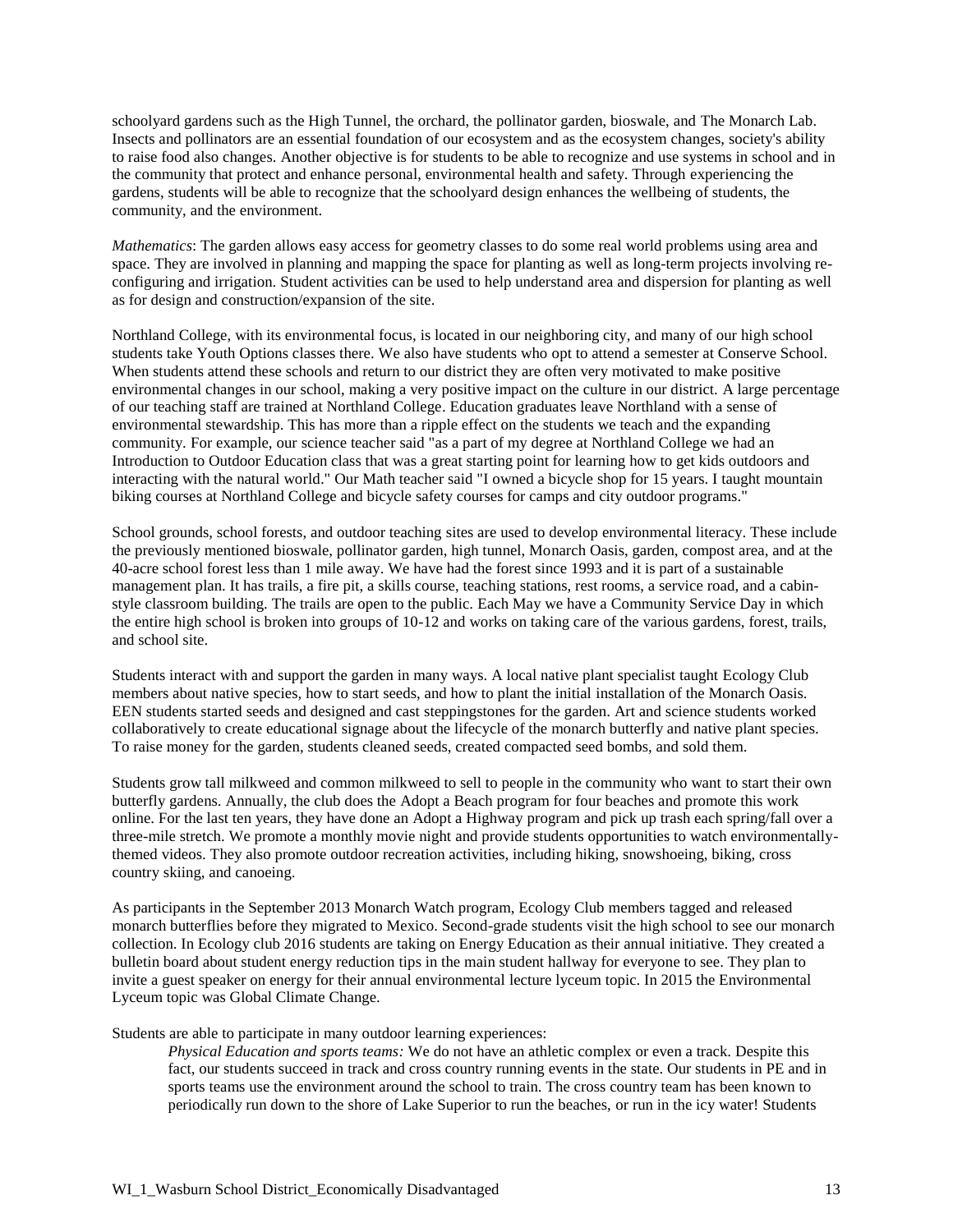use our school forest, Lake Superior, and the forests and trails surrounding our city in Lifetime Fitness course.

*Family and Consumer Science (FCS)*: Students in FCS use the food gardens and high tunnel on an ongoing basis for teaching students about food miles, seasonal eating, and to increase students' interest in fresh fruits and vegetables.

*Science:* Monarch butterfly tagging and release in the high school butterfly garden. Biology classes do an annual leaf identification project each fall and an insect collection in the spring. The Ecology class does water quality testing, habitat analysis, population densities, using the school forest, the Elementary schoolyard, and the beaches and water in Lake Superior. The Ecology class also takes field trips to the UW Stevens Point Aquaculture facility and ponds.

Teachers and student are encouraged to use school grounds, school forests, and outdoor teaching sites:

Principals and administrators encourage teachers to let students outside as often as possible. We expect that students come prepared and dress for all types of weather. Our administration support teachers and students to take field trips and to get out into the community beyond school walls as much as possible. Teachers are often encouraged to push our boundaries and to get creative with teaching our students. Our staff has an outdoor classroom kit including a set of Crazy Creek chairs and clip boards to allow classes to go outside and conduct class. This kit allows classes like English and Spanish to conduct class outdoors when they wouldn't normally need to go outdoors to teach their content.

Staff have participated in professional development to promote use of outdoor teaching sites:

Our staff chooses professional development training which are offered in-house for an extra hour once per month. The Green and Healthy Coordinator offers ongoing professional development during that time period for teachers. We are currently working on 4K-12 standards alignment with our Green and Healthy goals and meet with teachers on a one on one basis, as well as in small group meetings. The Green & Healthy Schools Coordinator also writes grants for teaching materials and extra supervision for projects going on in the sites. We have hosted the a school garden educator from Community Groundworks to meet with our teachers in 2015. Also, in 2014 a focus group went to on a high tunnel farm tour to learn about how to run high tunnels.

Staff have also participated in professional development workshops and courses from Earth Partnership for Schools, Green & Healthy Schools, LEAF (WI K-12 Forestry Education Program), various universities, WI Association for Environmental Education, and WI Center for Environmental Education.

Staff help identify and/or implement behavioral changes to increase environmental literacy:

Each year the staff sets goals related to each area of our districts' strategic planning goals. One is to embrace the Green and Healthy model and culture, so each staff member reflects on what they would like to do each year to improve our Green and Healthy model. All staff members participate in discussion on how to integrate the environmental education components into our curriculum, and develop systems for effectively using the school site. Teachers model responsible environmental practices by using the recycling bins and reusing paper. Many classrooms are starting to transition to paperless classrooms using Google Classroom as a platform for assignment and reading.

## **Element 3B: Use of the environment and sustainability to develop STEM content, knowledge, and thinking skills**

Focus Area: Environmental & Sustainability Education

The science department has transitioned to using Next Generation Science standards. The science department integrates research projects, classroom experiments, and individual research using STEM components such as chemistry, biology, physics, physical science, ecology, forensic science, and industrial education courses. The Physics course covers nuclear physics and environmental technologies. Our Aquaponics Lab and our High Tunnel offer the greatest Environmental Education related to STEM. In the Food, Science, and the Environment course we are collecting data on winter spinach trials science experiment through UW Extension.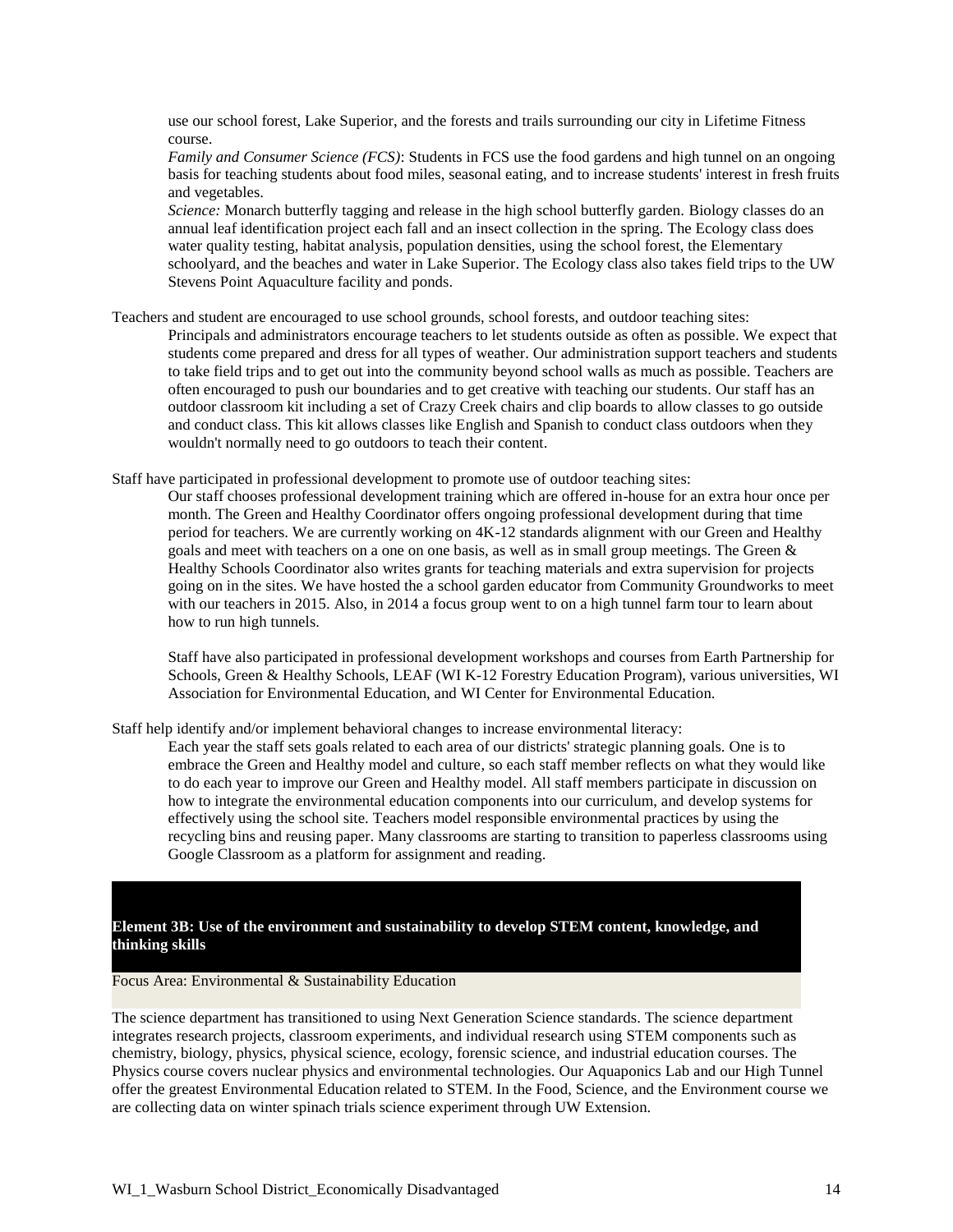Students take a field trip to the Bayfield County Annex which implements all kinds of sustainability initiatives. For example they demonstrate renewable energy, have chosen electrical cars, they use compressed natural gas, water management, to reaching peak efficiency in their building through heating, and windows, and lighting.

Our partnership with Wisconsin Indianhead Technical College has allowed students in our Technical Education program to go to WITC and take courses in their junior and senior year; this allows them to leave high school with a college certificate and 21st century job skills.

Element 3C: Development and application of civic knowledge and skills

Focus Area: Community Involvement

The community is another integral part that makes Washburn High School so successful. There have been many successful partnerships created with the community that enhance the education of our students. We have partnerships with the three local colleges, which include a community college, a technical college, and a 4 year college. We also have connections with the UW-Stevens Point Northern Aquaculture Research Center, UW-Extension, and the Bayfield Regional Farmer Cooperative. We are partnered with community organizations including the Alliance for Sustainability and UW Extension for Nutrition Education services and Agriculture agents.

#### **School Site and Environmental and Sustainability Education**:

Our school district is advantageously located by the Chequamegon-Nicolet National Forest and the shores of Lake Superior. Partnerships established between students and the school district with local businesses, local government, and state and federal agencies provide the necessary expertise needed for the successful development of the Washburn school gardens. The relationships built with these agencies and community will help students to connect experiences gained in the gardens to the issues facing the surrounding environment, from the impacts of climate change on our region to studying endangered species. The mission of the gardens and our Green & Healthy program is to cultivate environmental stewardship, foster human health and develop ecological sustainability, through placebased education for district students and community of Washburn.

The rain garden design demonstrates the importance of water conservation through the retention of rainwater and the use of native plants that help to manage and filter contaminants. The fruit orchard provides students fresh fruits to be used in the school lunch program as well as the Family and Consumer Sciences cooking-based classes. In collaboration with local businesses, organizations, and philanthropic foundations we were able to demonstrate the features of this garden and integrate it into our curriculum on our high school site. Bayfield and Ashland County Master Gardener Volunteers, and the Bayfield County Land and Water Management Department contributed to the design. The wood chips were donated, and the compost was purchased from a local dairy farm. A local landscaping company donated the skid steer equipment and labor, and the Washburn Community Education foundation provided the funding for the plants. We purchased native plants from local vendors whenever possible.

We have a butterfly garden at our high school called the Monarch Oasis. From the outset, community members donated time, expertise, and materials to the project. A local dairy farm cleared the 520 square foot plot and delivered rich, black soil. A local native plant nursery taught high school students about germination and care of native species plants and directed the initial planting. Local business support came through donations of sign materials, woodchips, and native species plants. The Washburn Community Education Foundation provided grants to buy shrubs and a monarch migration sign. Community members visit and appreciate the Monarch Oasis. The Monarch Oasis project will continue to provide hands-on opportunities for students and community members to make a positive impact on our environment.

The Forest Service and the Northern Great Lakes Visitor Center have been collecting seeds from our native plants in the butterfly garden. It is also registered on the National Monarch Registry. During the monarch release the younger grades from the Elementary School walk down to watch the High School students tag and release the butterflies. In fall 2015 we included the Bayfield County Journal and invited parents to attend. Community members assist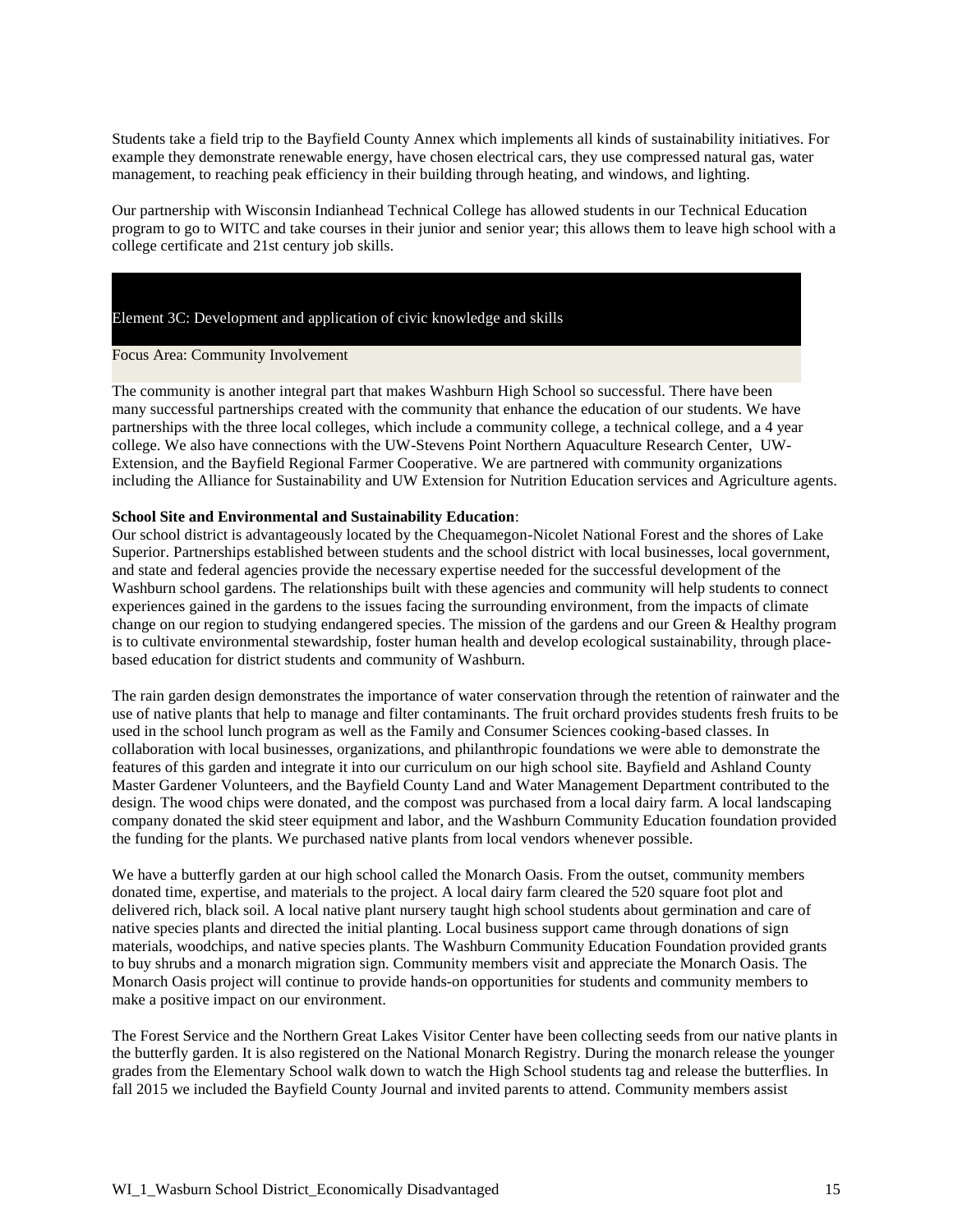students and staff to identify species of plants and insects in the garden and to make recommendations to improve the biodiversity of the garden.

Members of local, state and federal agencies have been essential in dealing with challenges and improvements to our outdoor sites. Identifying host plants for various local butterfly species, planning the collection and germination of seeds for planting in the oasis, advising on proper development of the overflow ditch from the bioswale, recommending native plant species to improve the biodiversity of the garden are all roles our community partners have filled. Our "Lost City" natural play area is maintained through volunteer work. We unfortunately have a lot of invasive buckthorn growing and a local tree care company has been helping us manage it.

**High Tunnel**: Our onsite high tunnel greenhouse is a collaborative project between UW Extension, the Bayfield Regional Farmers Cooperative, five area schools, and the Farm to School program. The Bayfield Regional Farmers Cooperative received a national Farm to School grant to install a 48ft x 20ft high tunnel greenhouse at each school to extend the growing season to "Beat the Challenge of Winter." To learn more visit this link to a video about the project. <http://bit.ly/1QsMe1Z>

Our UW Extension Agriculture Agent has coordinated the following group for this project: the 4-H Youth Development Educator, the AmeriCorps Farm to School program members, the Bayfield Food Producers Cooperative, and a greenhouse growers group under the leadership of a local greenhouse owner.

During the summer we have an Agripreneur Apprenticeship program in which each school hires two high school students to raise crops in the high tunnel, learn to grow, advertise, market, and sell their products. The Agripreneurs are immersed in a summer education program that takes them to many community organizations and businesses including local farms, a renewable energy greenhouse, to meet local-food entrepreneurs and business owners, and last, but not least, to participate in some fun bonding activities such as sailing on a tall ship. They learn together to plan, prune and can tomatoes safely. Here is a link to a story about the Agripreneur project. http://bit.ly/1QsMe1Z and http://www.northlandsnewscenter.com/news/High-tunnels-extend-growing-season-for-Wisconsinhighschools-273418911.html?vid=a

**Aquaponics Lab**: The Aquaponics Lab has been possible through a partnership with the UWSP Northern Aquaculture Demonstration Facility. Their experts have come to many of the planning meetings, given us tools, fish, and ongoing support to provide high school students an Aquaponics class. They have even come to the end-of-the year fish fry to demonstrate how to fillet a fish in the Cooking and Nutrition class. UW Extension offers food preservation classes in the Washburn High School which are open to the broader community.

**Environmental and Sustainability Education**: We are fortunate have access to a wide variety of resources from Northland College including guest speakers, such as Professor Tom Fitz, who spoke to our entire High School on Earth Day about a Geologic Perspective on Climate Change. Another way we use this resource is through field trips and promoting Northland College's public educational opportunities, such as the Climate Change Paris Summit presentation to our students.

The Northern Great Lakes Visitor Center provides the 3rd grade students transportation grants so that they can participate in environmental education experiences at their center at least twice yearly. The US Fish and Wildlife Service has awarded us a grant for schoolyard restoration. Community members are involved in establishing our school garden, assisting with field trips to our school forest, and giving individual talks to classrooms on environmental topics (a volunteer brought in a red-tailed hawk to the kindergarten, and a member of the Living Forest Cooperative brought 4th graders out to see a horse logging operation and learn about sustainable forestry techniques). The 1st grade students received funding from the Washburn Community Education Foundation to purchase materials to construct bluebird houses. The birdhouses were mounted on the city lakeshore walking trail and in all of the parks. In 2016 we partnered with the US Forest Service for a "BioBlitz" program taking all  $4<sup>th</sup>$  and 5<sup>th</sup> grade students to the National Forest to learn about biodiversity with biologists.

**Health and Wellness:** Our school participates in the AmeriCorps Farm to School program which provides us with support for our nutrition, garden, and local food education programming. The AmeriCorps Nutrition Educator support the gardening and nutrition projects in our school, and the Community Outreach member connects our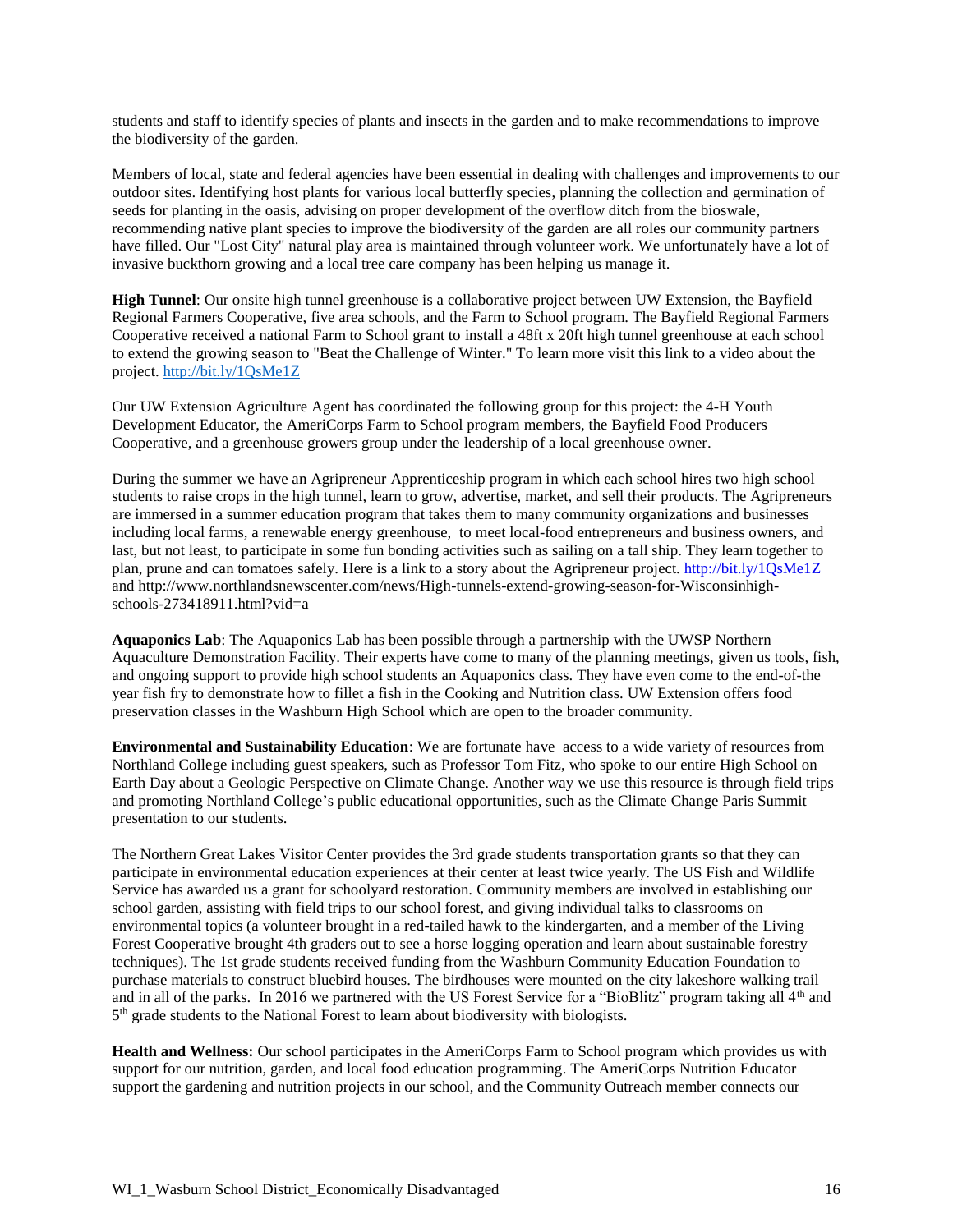school with a variety of local farmers to buy more food locally, as well as organizations such as the Washburn Community Seed Bank, and helps facilitate using food grown in our gardens in the cafeteria lunch program.

In 2014-2015 our school was awarded Local Food Technical Assistance funding for a chef to design new local food menus for our school lunch program. This partnership between a professional chef, Wisconsin Department of Agriculture, Trade & Consumer Protection, and our food service department resulted in 10 new cafeteria-tested recipes based on available local foods in our region, thus contributing to the health and wellness of our students, local economy, and environment.

We worked with Fuel Up to Play 60 and the Wisconsin Dairy Council to provide garden taste tests and promotional materials to market healthy foods to students. Another significant event that we do in our school is hosting two blood drives each year.

**Community Involvement**: The Washburn Community Education Foundation contributes a significant amount of money each year to both students and school staff that funds unique educational opportunities for students. The board must include a member of the Washburn administration. Many community-based field trips, school projects, and student explorations would not be possible with these monetary grants.

All students are required to volunteer 10 hours per year in high school as a graduation requirement. Students design their own projects, plan, implement, and reflect upon their projects, and then present to their peers. Below is a list of community projects students have done.

- The members of the volleyball team work together to put on a youth volleyball camp for younger students and also they go to the nursing home once a month and do activities with the residents to make crafts, visit and read to the elderly.
- Our boys' basketball team put on a pancake breakfast for a teammate's family whose 9-year-old son died of cancer which help the family pay for medical and funeral costs.
- A few boys' basketball players put on a free youth basketball camp for elementary students.
- Several students volunteer at local animal shelters and the Northern Garden of Life Community Garden.
- Several students volunteer as part of CanSki every Saturday during the winter months to teach Youth Skiing.
- Several student volunteer to be Summer School tutors for younger students.
- Several students volunteer for the annual Northern Great Lakes Visitor Centers' Kids Fishing Day.
- Many students volunteer at the Book Across the Bay Ski Race, Whistle Stop Marathon, and Red Cross Blood Drive.
- A few students are creating "Little Mobil Libraries" for youth to have books to read that will rotate throughout the community.
- Several students bought food and cooked meals for families that may not be able to afford them during the holidays.
- Several students collected items for the women's shelter.
- One student's project was to collect and distribute needed toiletry items to homeless teens.
- Students also participate in a Community Service Day each spring. The entire high school celebrates community service by taking three hours of our day to do many outdoor environmental service projects in the community including invasive species removal, Adopt-a-Beach, city campground clean-up, Elementary and High School gardens site clean-up and bed prep with the Farm to School program, and planting trees with our Mayor for our National Tree City designation.

School staff act as advisors for the community projects that students are involved in each year. Also, within the regular classroom setting teachers strive to include field trips, guest speakers, and civic participation projects in their curriculum to bring the content to life. Each content-area teacher incorporates the community into their curriculum in a variety of ways. Here are some examples.

*Physical Education*: Our school has a cross country team that partners with a regional program called Canski, a partnership between Ashland and Bayfield County 4H, Ashland, Washburn and Bayfield school districts, and the Ashwabay Outdoor Education Foundation. They also partner with Bay Area Regional Transportation to provide rides to practices and competitions. Its mission is to promote fun, fitness, excellence, and safety in the lifelong sport of cross-country skiing.

*Technical Education*: Energy class tours the Bailey's Greenhouse owned by William (Bill) Bailey which has a variety of renewable energy projects on site.